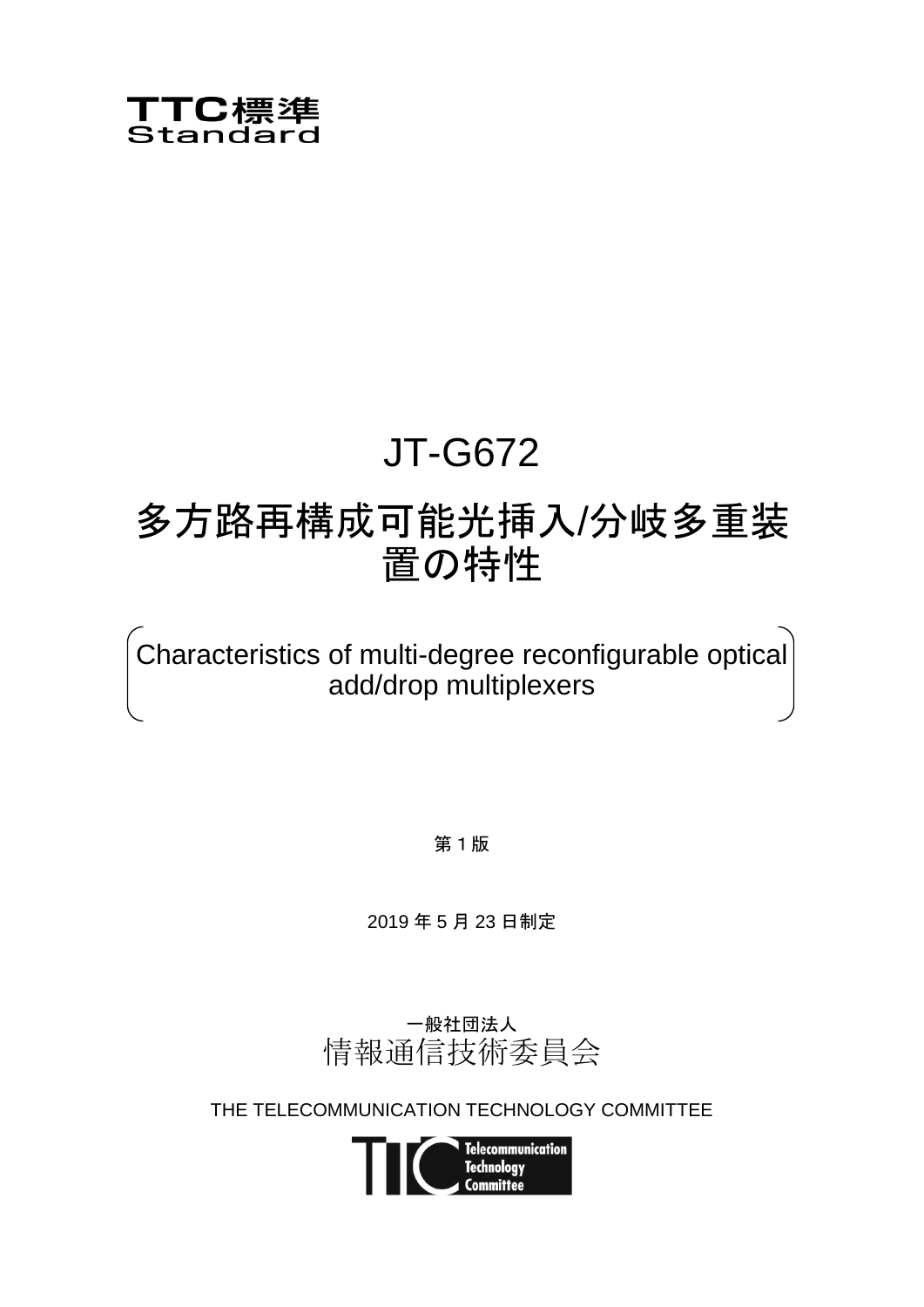本書は、一般社団法人情報通信技術委員会が著作権を保有しています。 内容の一部又は全部を一般社団法人情報通信技術委員会の許諾を得ることなく複製、転載、 改変、転用及びネットワーク上での送信、配布を行うことを禁止します。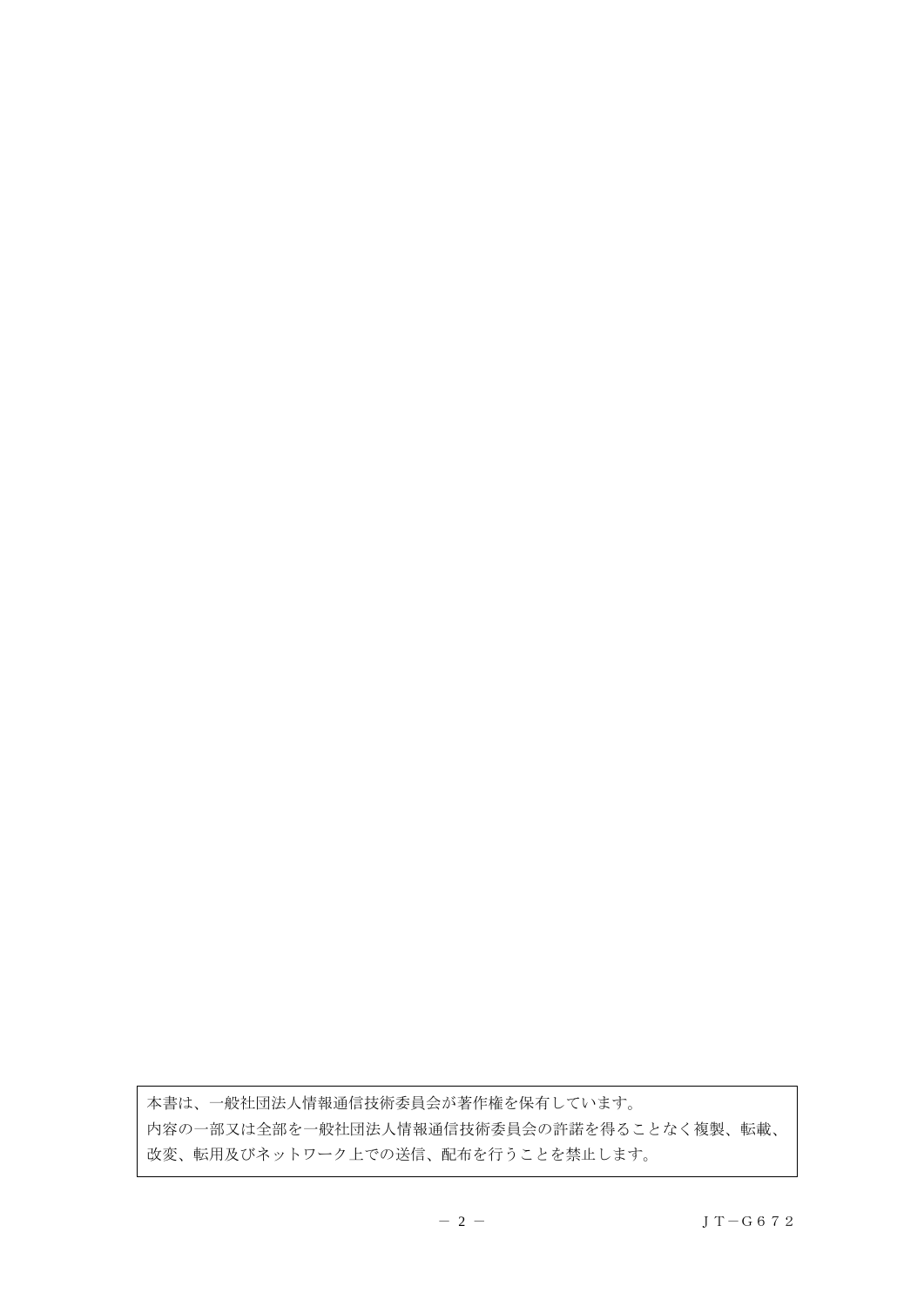| 1.                                                           |
|--------------------------------------------------------------|
| 2.                                                           |
| $\mathcal{R}$                                                |
| 3.1                                                          |
|                                                              |
| 4.                                                           |
| 5.                                                           |
| 6.                                                           |
| 7 <sub>1</sub>                                               |
| 7.1                                                          |
| 7.2                                                          |
|                                                              |
| I.1                                                          |
| L <sub>2</sub>                                               |
| L <sub>3</sub>                                               |
|                                                              |
| $\Pi.1$                                                      |
| 方路無依存、波長無依存およびフレキシブルグリッド機能を備えたMD-ROADMの例  20<br>$\Pi.2$      |
| 波長無依存、方路無依存、無波長競合かつフレキシブルグリッド機能を備えたMD-ROADMの例 21<br>$\Pi$ .3 |
|                                                              |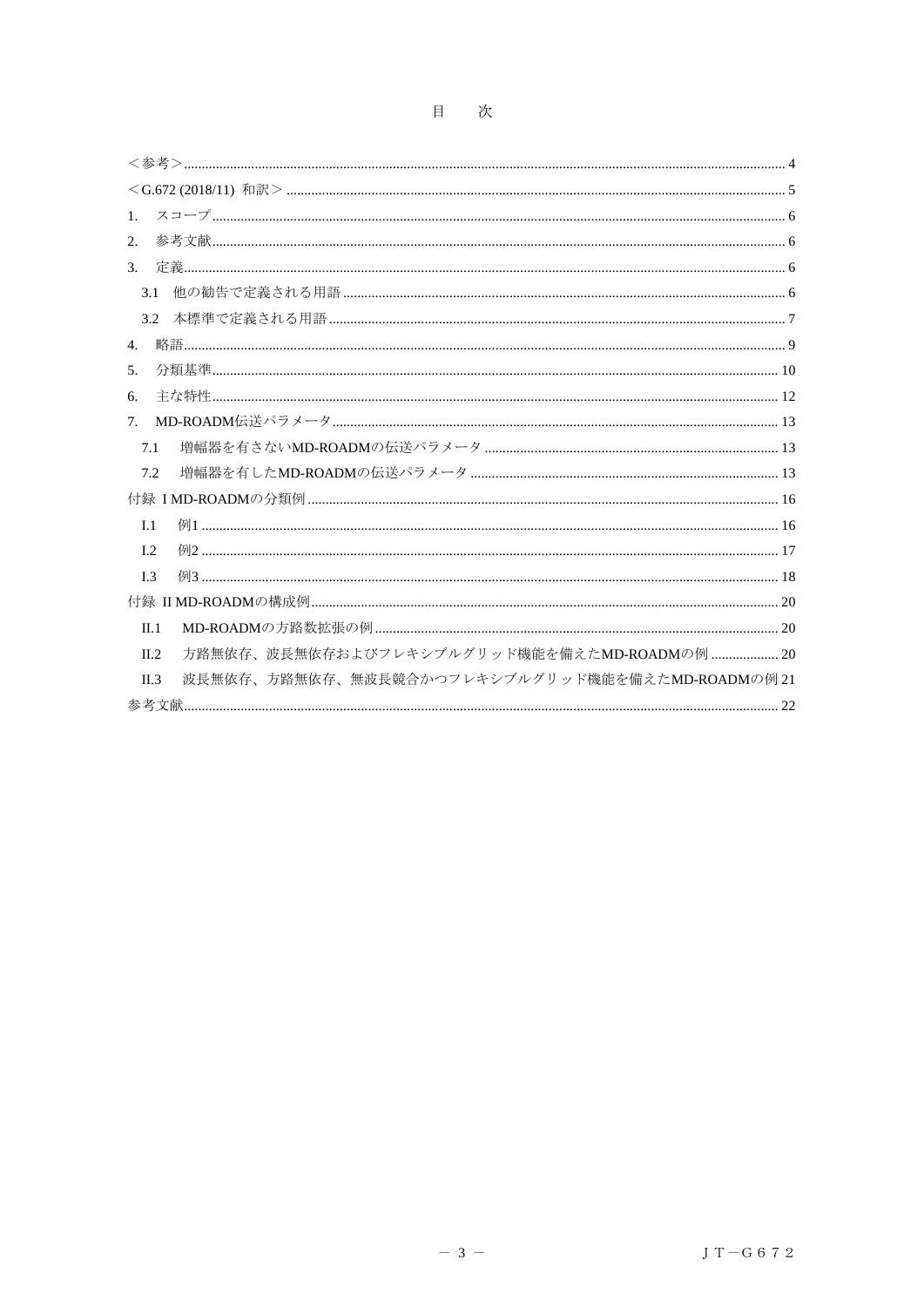## <span id="page-3-0"></span><参考>

## 1. 国際勧告との関係

本技術仕様は、ITU-T 勧告 G.672 (11/2018) に準拠したものである。

## 2. 上記国際勧告等との相違

#### 2.1 追加項目

なし

### 2.2 削除項目

なし

## 2.3 変更項目

なし

## 2.4 章立ての相違

なし

## 2.5 その他

なし

#### 3. 改版の履歴

| 版数      | 制定<br>-                | 改版内容 |
|---------|------------------------|------|
| 1版<br>第 | 2019年5月<br>23E<br>∠J ⊣ | 制定   |

## 4. 工業所有権

 本標準に関わる「工業所有権等の実施に係る確認書」の提出状況は、TTC ホームページでご覧になれま す。

## 5. その他

なし

#### 6. 標準作成部門

光ファイバ伝送専門委員会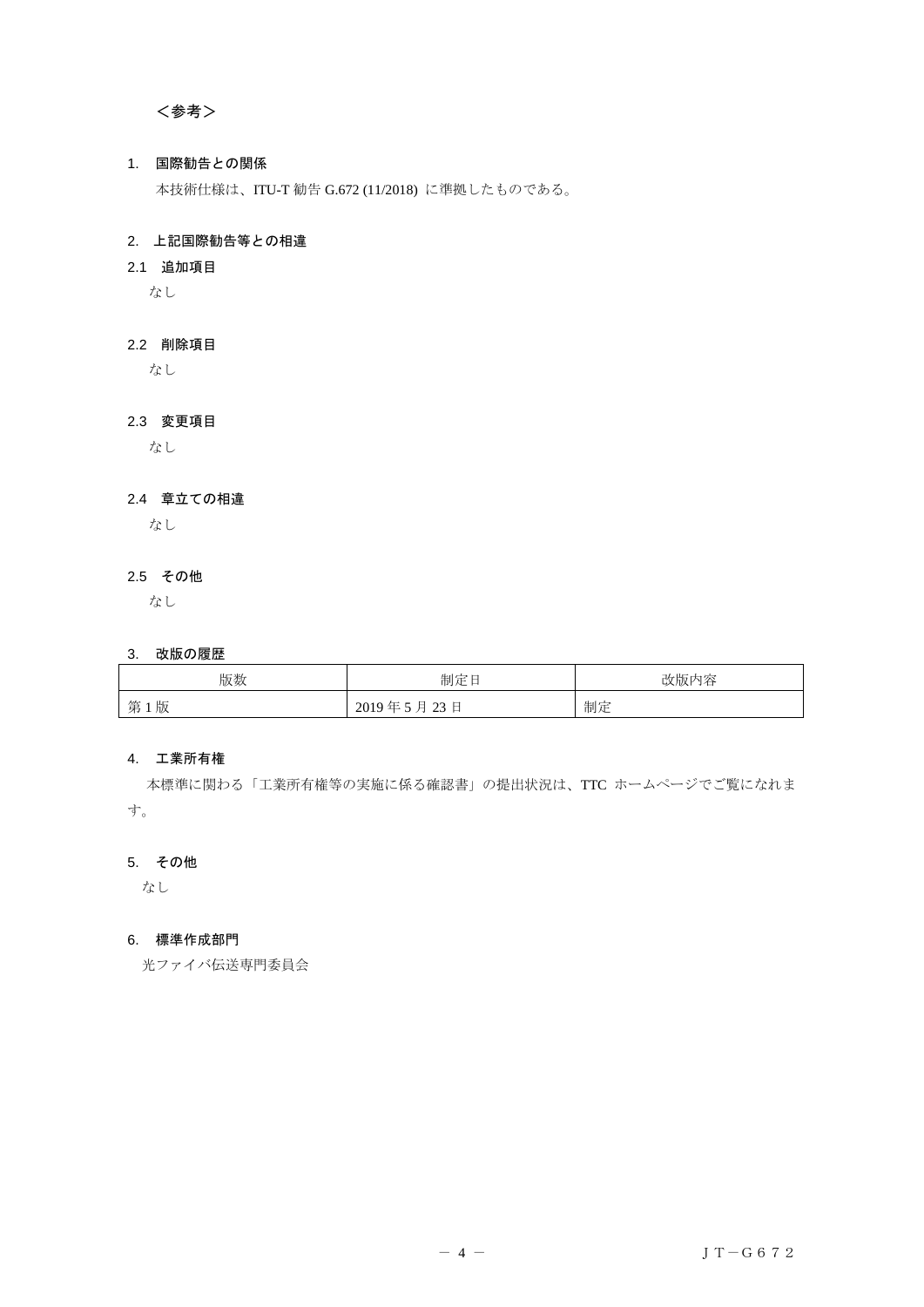## 多方路再構成可能光挿入/分岐多重装置の特性

#### <span id="page-4-0"></span>概要

本標準 JT-G672 は、多方路再構成可能光挿入/分岐多重装置 (MD-ROADM) ネットワーク要素に関連する 特性を提供する。 MD-ROADM は、高密度波長分割多重 (DWDM) に基づく光ネットワークで使用され、ネ ットワークスケーラビリティの拡張と、拡張されたサービスプロビジョニングと復元性の機能をサポートす ることを目的としている。 この標準は、分類基準と、MD-ROADM の光伝送パラメータのリストも提供す る。 本標準のこのバージョンでは、固定およびフレキシブル DWDM グリッドアプリケーションに適した MD-ROADM のための特性、分類基準、および光伝送パラメータが適用されます。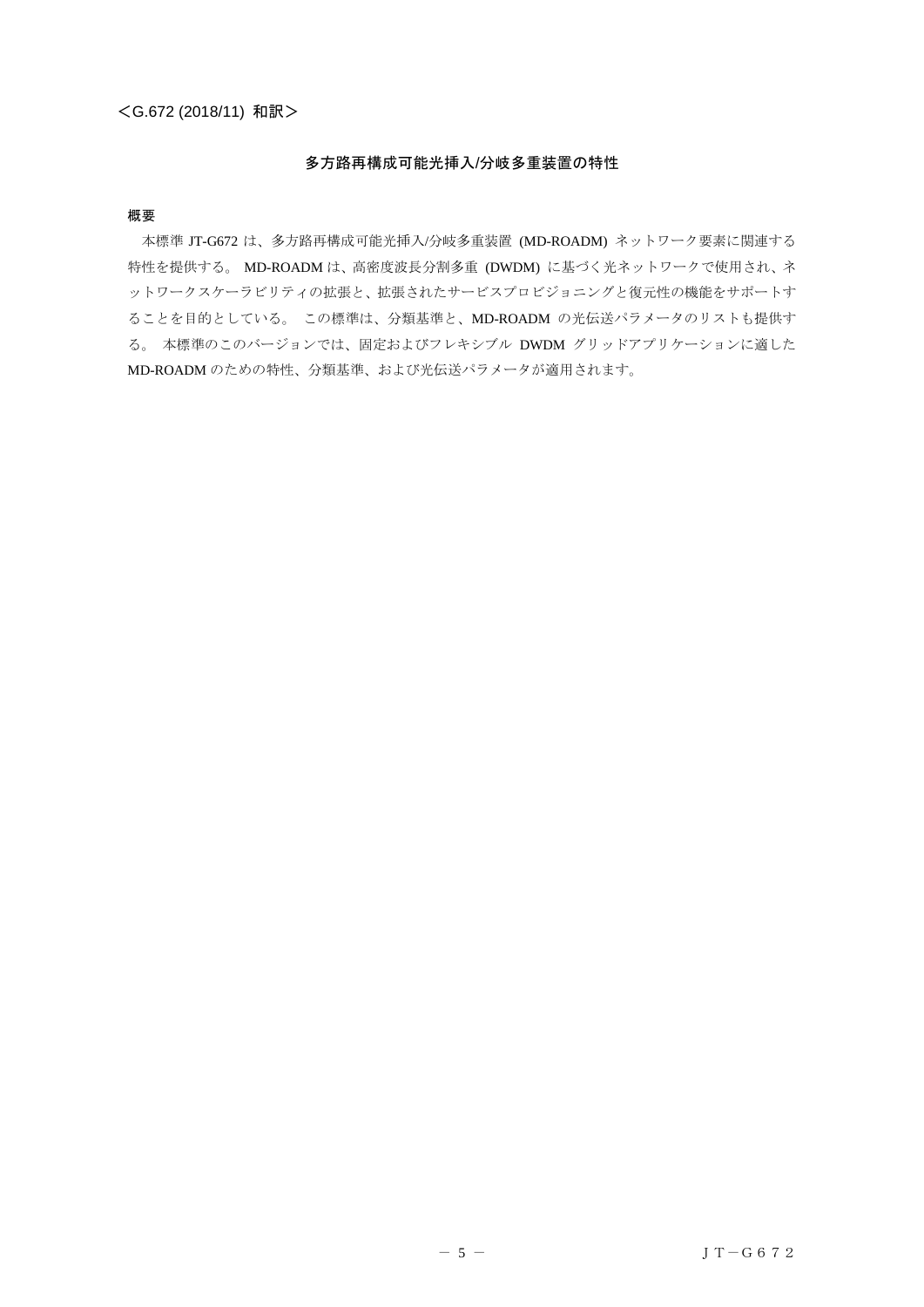## <span id="page-5-0"></span>**1.** スコープ

 この勧告は2方路を含む多方路再構成可能光挿入/分岐多重装置 (MD-ROADMs) の分類と特性を取り扱 う。いくつかの MD-ROADM 構成例や適用例は付録で与えられている。 フォトニッククロスコネクト (PXC) は、特殊なスイッチ行列によって特徴づけられる MD-ROADM の特別 な種別 (ITU-T G.680 の図 7-4、7-5、7-6、9-2、I.4 を参照) であるが、本勧告ではスコープ外である。

#### <span id="page-5-1"></span>**2.** 参考文献

以下の ITU-T 勧告およびその他の参考文献は、本標準内で参照され、本標準を構成する規定を含んでいる。 本標準の発行時は、記載の版数が最新です。すべての勧告および他の参考文献は改訂されることがある。し たがって、本標準の読者には、以下の勧告および他の参考文献の最新版を適用すべきか確認することを勧め る。現時点で有効な ITU-T 勧告のリストは定期的に発行されている。本標準に記載の文献の参照は、独立し た文献として、その勧告の状態を示すものではない。

| $[ITU-T G.661]$      | Recommendation ITU-T G.661 (2007), Definitions and test methods for the relevant generic    |
|----------------------|---------------------------------------------------------------------------------------------|
|                      | parameters of optical amplifier devices and subsystems.                                     |
| $[ITU-T G.671]$      | Recommendation ITU-T G.671 (2012), Transmission characteristics of optical components and   |
|                      | subsystems.                                                                                 |
| [ITU-T G.680]        | Recommendation ITU-T G.680 (2007), Physical transfer functions of optical network elements. |
| [ITU-T G.806]        | Recommendation ITU-T G.806 (2012), Characteristics of transport equipment – Description     |
|                      | methodology and generic functionality.                                                      |
| <b>IITU-T G.8701</b> | Recommendation ITU-T G.870 (2016), Terms and definitions for optical transport networks.    |

## <span id="page-5-2"></span>**3.** 定義

#### <span id="page-5-3"></span>**3.1** 他の勧告で定義される用語

本標は他の勧告で定義される以下の用語を使用する。

- **3.1.1 adjacent channel isolation** [ITU-T G.671] 隣接チャネル分離
- **3.1.2 channel addition/removal (steady-state) gain response** [ITU-T G.661] チャネル追加/除去 (定常状態) 利得応答
- **3.1.3** channel differential group delay (see "polarization mode dispersion (PMD)") [ITU T G.671] チャネル 群遅延差 (偏波モード分散 (PMD) を参照のこと)
- **3.1.4 channel extinction** [ITU-T G.671] チャネル消光
- **3.1.5 channel frequency range** [ITU-T G.671] チャネル周波数範囲
- **3.1.6 channel gain** [ITU-T G.661] チャネル利得
- **3.1.7 channel input power range** [ITU-T G.661] チャネル入力パワー範囲
- **3.1.8 channel insertion loss** [ITU-T G.671] チャネル挿入損失
- **3.1.9 channel insertion loss deviation** [ITU-T G.671] チャネル挿入損失偏差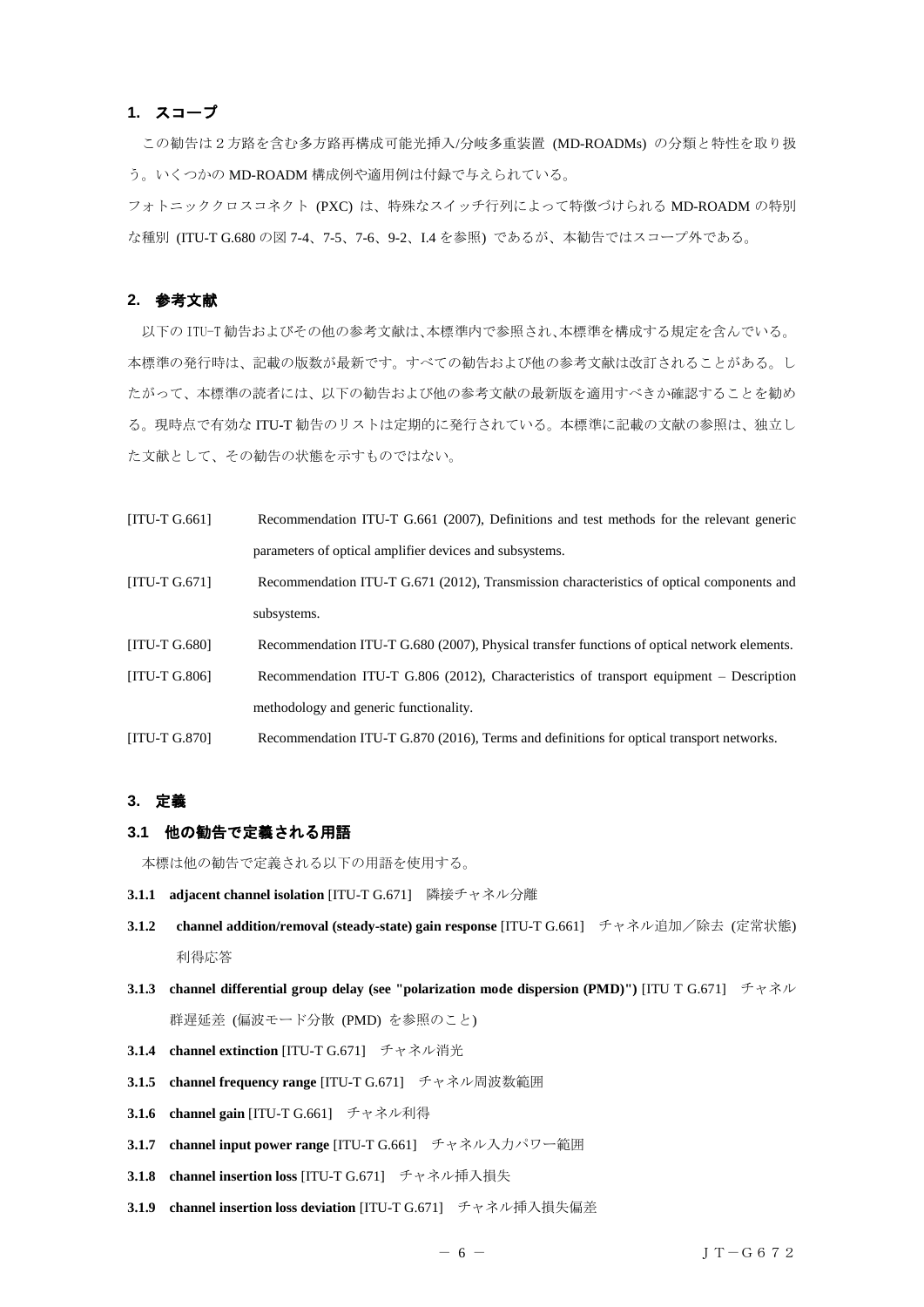- **3.1.10 channel output power range** [ITU-T G.661] チャネル出力パワー範囲
- **3.1.11 channel polarization dependent loss (PDL)** [ITU-T G.671] チャネル偏波依存損失 (PDL)
- **3.1.12 channel signal-spontaneous noise figure** [ITU-T G.661] チャネル信号光−ASE 間雑音指数
- **3.1.13 channel spacing** [ITU-T G.671] チャネル間隔
- **3.1.14 defect** [ITU-T G.806] 欠陥
- **3.1.15 flexible DWDM grid [ITU-T G.694.1].** フレキシブル **DWDM** グリッド

#### この標準内ではフレキシブルグリッドとしても参照される。

- **3.1.16 input reflectance** [ITU-T G.661] 入力反射率
- **3.1.17 maximum reflectance tolerable at input** [ITU-T G.661] 入力端での最大許容反射率
- **3.1.18 maximum reflectance tolerable at output** [ITU-T G.661] 出力端での最大許容反射率
- **3.1.19 maximum total output power** [ITU-T G.661] 最大総出力パワー
- **3.1.20 multichannel gain-change difference (inter-channel gain change difference)** [ITU T G.661] 多チャネル 利得変化差 (チャネル間利得変化差)
- **3.1.21 multichannel gain tilt (inter-channel gain-change ratio)** [ITU-T G.661] 多チャネル利得チルト (チャネ ル間利得変化比)
- **3.1.22 non-adjacent channel isolation** [ITU-T G.671] 非隣接チャネル分離
- **3.1.23 reconfigure time** [ITU-T G.680] 再構成時間
- **3.1.24 reflectance** [ITU-T G.671] 反射率
- **3.1.25 ripple** [ITU-T G.671] リプル
- **3.1.26 specified by application (sba) [ITU-T G.671]**
- **3.1.27 optical transport module** (OTM n[r].m) [ITU T G.870] 光伝送モジュール (OTM n[r].m)
- **3.1.28 output reflectance** [ITU-T G.661] 出力反射率
- **3.1.29 transient duration** [ITU-T G.661] 過渡応答時間
- **3.1.30 transient gain increase** [ITU-T G.661] 過渡応答による利得増加
- **3.1.31 transient gain reduction** [ITU-T G.661] 過渡応答による利得減少

## <span id="page-6-0"></span>**3.2** 本標準で定義される用語

本標準では以下の用語を定義する。

3.2.1 MD-ROADM の方路 (degree of an MD-ROADM) : MD-ROADM の方路は MD-ROADM と他の光ネッ トワークエレメント間で接続される双方向光回線の数である。それは、MD-ROADM に組み込まれる R-WADD の数でもある。

**3.2.2** 無瞬断操作 **(hitless operation)** : 操作の最初から最後までの全期間を考慮すると、下記の 2 つの状態 ともが満足されるとき、光ネットワークを構成する光ネットワークエレメントで行われる操作は無瞬断であ る。

その光ネットワークエレメントによって管理される切り替えられていない光チャネルのいずれか、また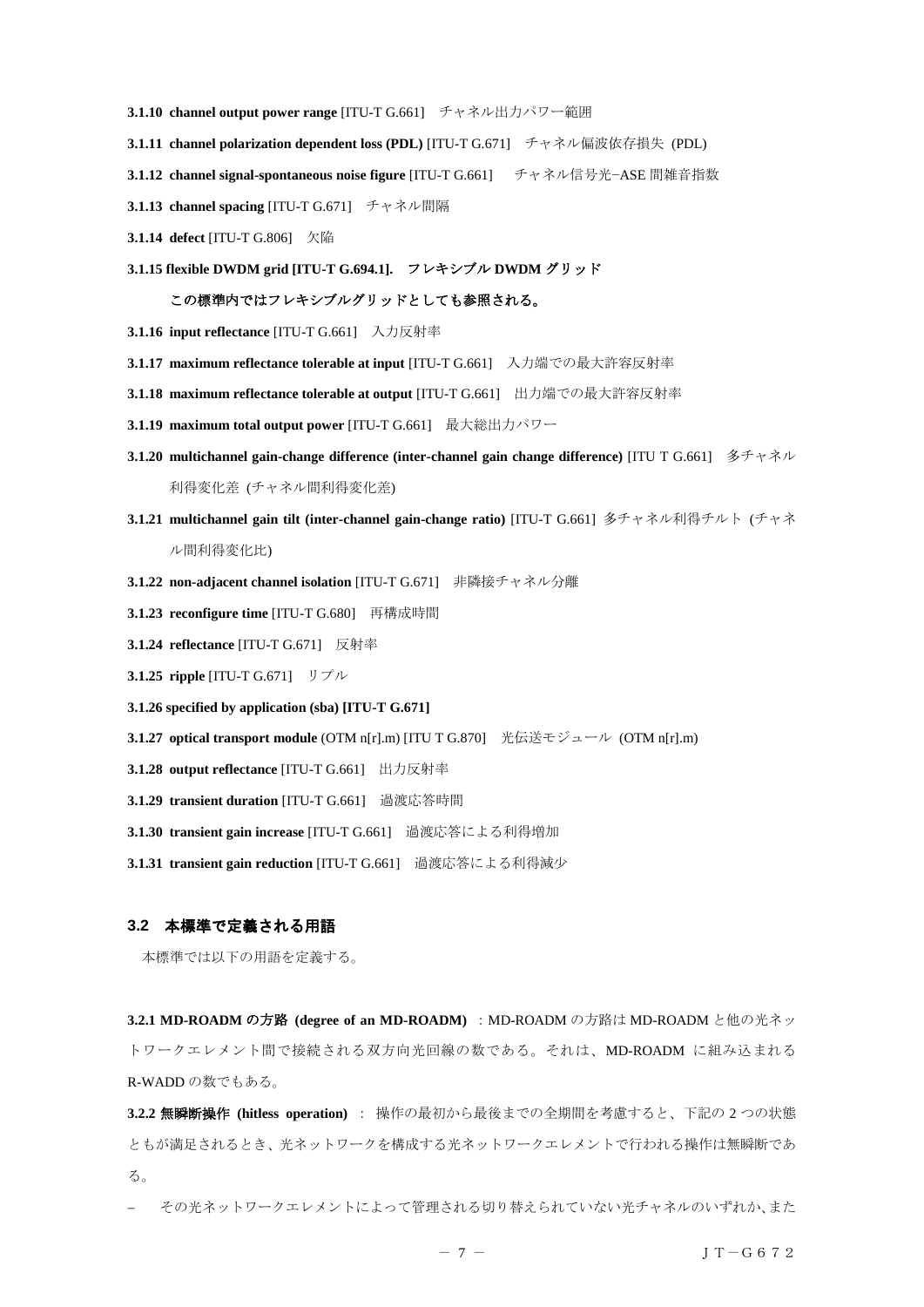はそれらの関連するクライアント信号上で欠陥が検出されない。

− それらのクライアント信号の受信インタフェースで測定されるビット誤り率が最大許容誤り率より低 いか、等しい。



図 **1**-無瞬断操作状態の図

**3.2.3** 多方路再構成可能光挿入**/**分岐多重装置 **(MD-ROADM) (multi-degree reconfigurable optical add/drop multiplexer (MD-ROADM))** : 再構成可能波長挿入/分岐装置 (R-WADD) によって、ある光回線から任意の 他の光回線に任意の波長を転送したり、再構成可能局部挿入/分岐装置 (R-LADD) によって光回線に対して 波長を挿入したり、光回線から局内装置のトランスポンダに分岐する光伝送ネットワークエレメント。さら に、MD-ROADM の場合、運用回線に影響を与えることなく、サポートされている光ノードの最大方路まで 増減する (すなわち、光回線を追加または除去する) ことが可能でなければならない。



図 **2**-**MD-ROADM** 参照図

## **3.2.4** 再構成可能局部挿入**/**分岐デバイス **(R-LADD) NxM (reconfigurable local add drop/devices (R-LADD) NxM)** : N 個の光入力ポートのいずれかからの波長を、ある一つの特定ポート、またはあるポートのグル ープ、または M 個の光ドロップポートのいずれかに転送することができる再構成可能な"分岐"機能を有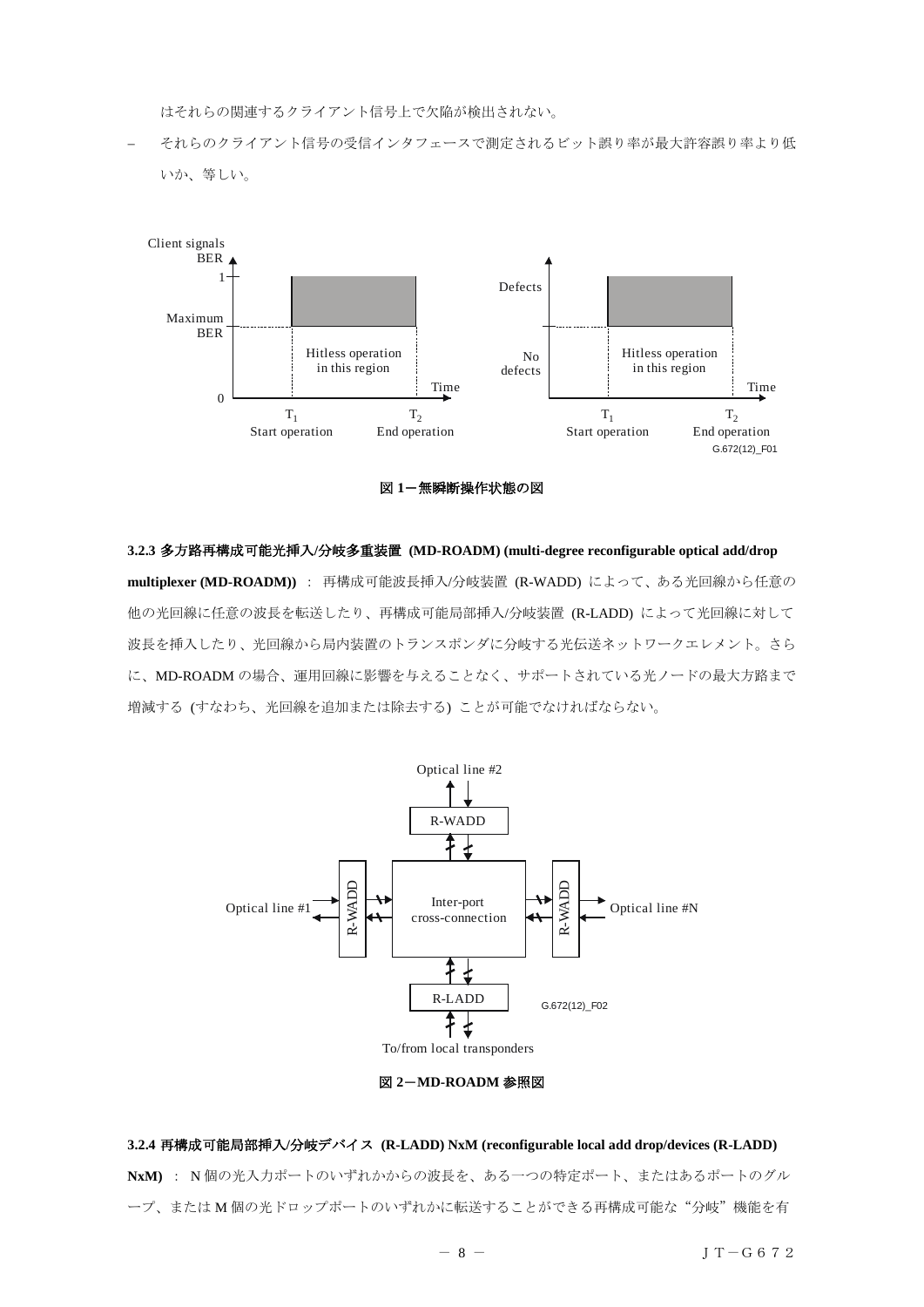する波長選択分岐デバイス。また、それは M 個の光挿入ポートのいずれかに挿入された波長を、ある一つ の特定ポート、またはあるポートのグループ、または N 個の光出力ポートのいずれかに転送することができ る再構成可能な"挿入"機能を有する。



図 **3**-**R-LADD NxM** 参照図

#### **3.2.5** 再生可能波長挿入**/**分岐デバイス **(R-WADD) 1xN (reconfigurable wavelength add/drop device**

**(R-WADD) 1xN)** : 1 つの光回線入力ポートから N 個の光出力ポートのいずれかに波長を転送することがで きる再構成可能な波長選択分岐装置であり、また、それは N 個の光入力ポートから来た光信号を一つの光回 線に転送する。ただし、同じ波長の光信号が2つ以上の入力ポートに入力された場合、いずれか一つを光回 線に転送する。



図 **4**-**R-WADD 1xN** 参照図

## <span id="page-8-0"></span>**4.** 略語

この標準では以下の略語を用いる。

| <b>BER</b>  | Bit Error Ratio ビット誤り率                                   |           |                 |
|-------------|----------------------------------------------------------|-----------|-----------------|
| <b>DWDM</b> | Dense Wavelength Division Multiplexing                   | 高密度波長分割多重 |                 |
| MD-ROADM    | Multi-Degree Reconfigurable Optical Add/Drop Multiplexer |           | 多方路再構成可能光挿入/分岐多 |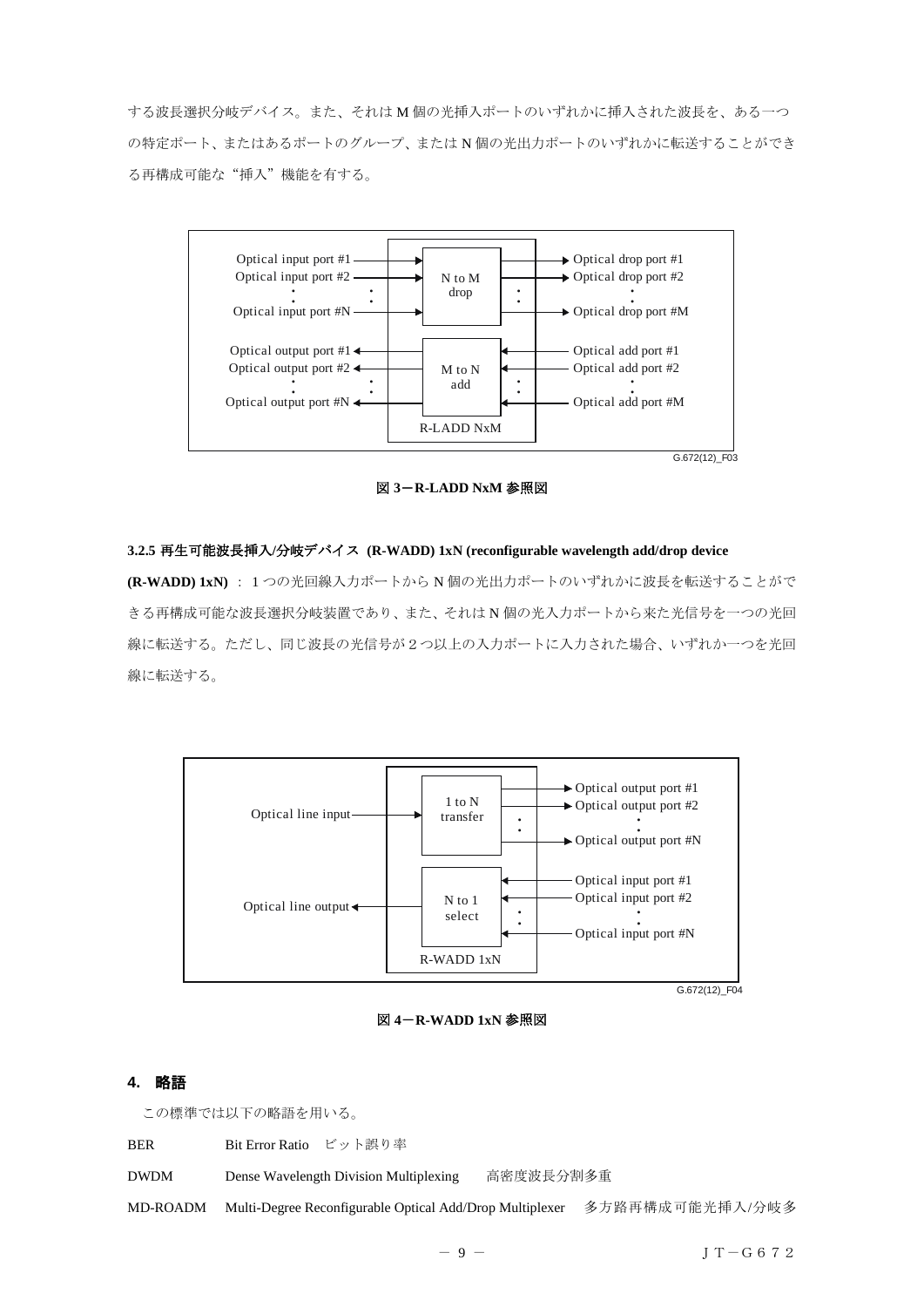#### 重装置

| NA.        | 非適用<br>Not Applicable                                       |
|------------|-------------------------------------------------------------|
| <b>OTF</b> | 光伝達関数<br><b>Optical Transfer Function</b>                   |
| <b>OTM</b> | 光伝送モジュール<br><b>Optical Transport Module</b>                 |
| PDL        | 偏波依存損失<br><b>Polarization Dependent Loss</b>                |
| <b>PMD</b> | 偏波モード分散<br>Polarization Mode Dispersion                     |
| R-LADD     | 再構成可能局部挿入/分岐装置<br>Reconfigurable Local Add/Drop Device      |
| R-WADD     | 再構成可能波長挿入/分岐装置<br>Reconfigurable Wavelength Add/Drop Device |
| <b>WSS</b> | 波長選択スイッチ<br>Wavelength Selective Switch                     |

#### <span id="page-9-0"></span>**5.** 分類基準

MD-ROADM では、サポートされている最大数まで光ノードの方路数を増加また削減できなければならな い (即ち、光伝送路の追加または削除を行う) 。従って、ノードを通過させる波長とそのノードにおいて挿 入/分岐を行う波長の総数も動的に変化させることができる。次のような基準が定義される。

- − 最大ノード方路数 **(Maximum node degree)** : MD-ROADM においてサポートされている双方向光伝送 路の最大数
- − 最大ノードチャネル数 **(Maximum node channel count)** : 全ての双方向光伝送路において管理可能な 最大チャネル数。光伝送路あたりの最大波長数を最大ノード方路数で乗じた値になる。
- − 最小チャネル間隔 **(Minimum channel spacing)** : ITU-T G.671 で定義されている最小のチャネル間隔。
- − 最大挿入**/**分岐ポート数 **(Maximum add/drop ports)** : その MD-ROADM において提供される最大の挿 入/分岐ポート数。
- **最大挿入/分岐比 (Maximum add/drop ratio) : 最大挿入/分岐ポート数を最大ノードチャネル数で除し** た値 (パーセントで表現される) 。

MD-ROADM において、R-LADD は、"波長依存"または、"波長無依存"で挿入および分岐の機能を提供 できなければならない。従って、次のような基準で定義できる。

- − 波長依存局部挿入**/**分岐 **(Coloured local add/drop)** : 波長依存局部挿入/分岐機能を有した MD-ROADM は、特定の波長の光チャネルをいくつかあるうちの一つのポートに挿入/分岐できる。
- − 波長無依存固定グリッド局部挿入**/**分岐 **(Colourless and fixed grid local add/drop)** : 波長無依存固定グ リッド局部挿入/分岐機能を有した MD-ROADM は、サポートされているいずれかの固定グリッドの光 チャネルでも、いずれかのポートに挿入/分岐できる。
- − 波長無依存フレキシブルグリッド局部挿入分岐 **(Colourless and flexible grid local add/drop)** :波長無依 存フレキシブルグリッド局部挿入分岐機能を有した MD-ROADM は、サポートされているいずれかの フレキシブルグリッド上の光チャネルを、いずれかのポートに挿入分岐できる。

MD-ROADM において、R-LADD は"方路依存"または、"方路無依存"のいずれかで光チャネルを挿入/ 分岐できる機能もまた提供できなければならない。"方路無依存"の場合は、ある方路で使用した波長と同 じ波長を他の方路でも使用できる。従って、次のような基準で定義できる。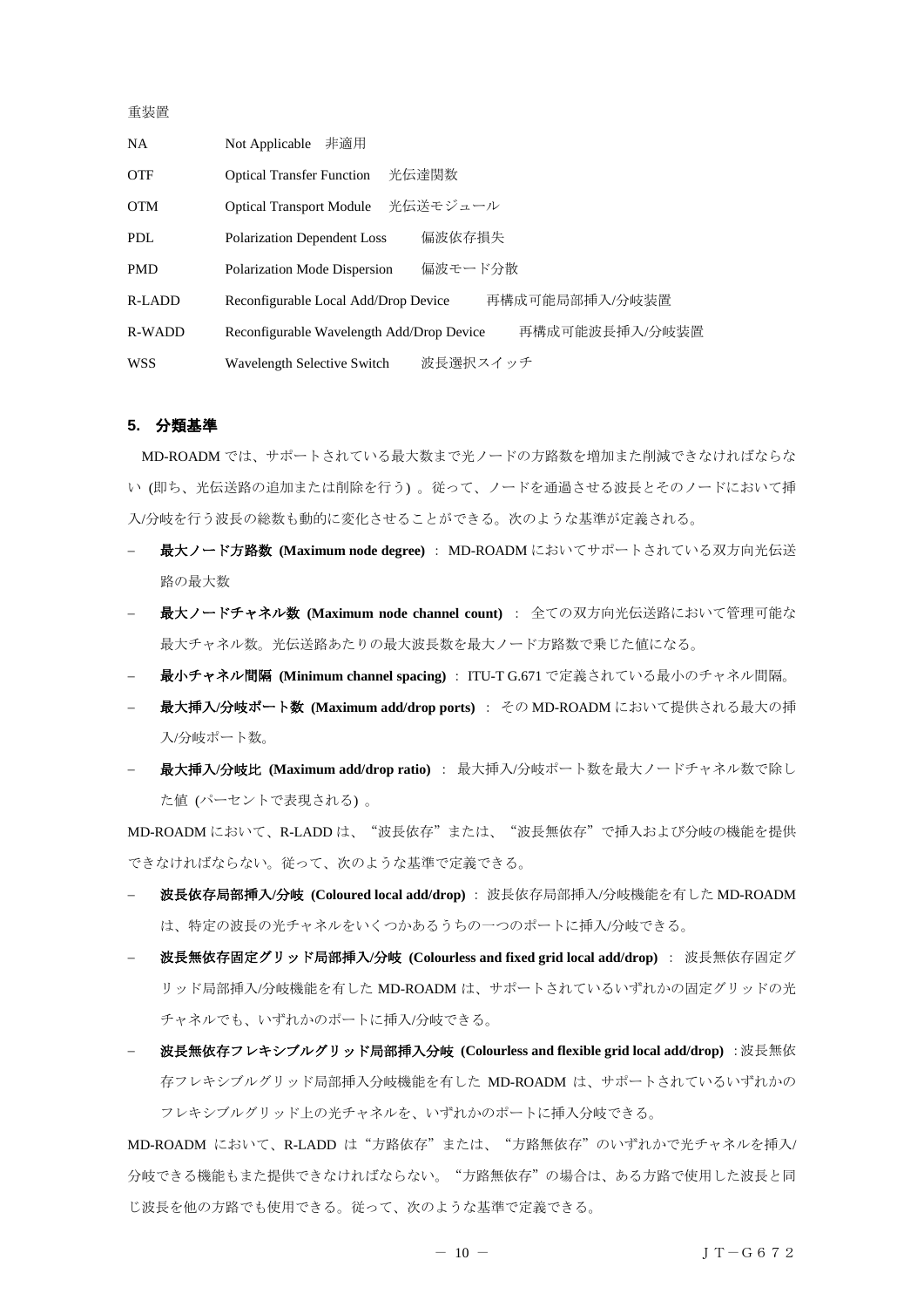- − 方路依存局部挿入**/**分岐 **(Directional local add/drop)** : 方路依存局部挿入/分岐機能を有した MD-ROADM は、特定の光ポートへの挿入および、特定の光ポートへの分岐ができる。
- **方路無依存局部挿入/分岐 (Directionless local add/drop)** : 方路無依存局部挿入/分岐機能を有した MD-ROADM はいかなる光ポートへの挿入も、また、いかなるポートからの分岐もできる。
- − 無波長競合局部挿入**/**分岐 **(Contention-less local add/drop)** : 無波長競合局部挿入/分岐機能を有する MD-ROADM は、一つ以上の同じ波長の光チャネルを異なる光ポートへ挿入することができる。また、 異なる光ポートから一つ以上の同じ波長の光チャネルを分岐することができる。

上記の基準は、相互排他的ではない。たとえば、異なる局部挿入/分岐ポートにおいて、波長依存、方路無依 存、そして波長無依存の挿入/分岐機能を提供する MD-ROADM もあり得る。従って、MD-ROADM の分類を 容易にするため、挿入/分岐機能の性能についていくつかの基準を定義することが役立つ。

- − 最大波長依存、方路依存挿入**/**分岐比 **(Maximum coloured and directional add/drop ratio)** : 最大の波 長依存かつ方路依存の挿入/分岐ポート数を最大ノードチャネル数で除した値 (パーセントで表現され る) 。
- − 最大波長依存、方路無依存挿入**/**分岐比 **(Maximum coloured and directionless add/drop ratio)** : 最大の 波長依存かつ方路無依存の挿入/分岐ポート数を最大ノードチャネル数で除した値 (パーセントで表現 される) 。
- − 最 大波長依 存、方路 無依存 、無波長 競合挿入 **/**分 岐比 **(Maximum coloured, directionless and contention-less add/drop ratio)** : 最大の波長依存かつ方路無依存かつ無波長競合の挿入/分岐ポート数 を最大ノードチャネル数で除した値 (パーセントで表現される) 。
- − 最大波長無依存、方路依存挿入**/**分岐比 **(Maximum colourless and directional add/drop ratio)** : 最大の 波長無依存かつ方路依存の挿入/分岐ポート数を最大ノードチャネル数で除した値 (パーセントで表現 される) 。
- − 最大波長無依存、方路無依存挿入**/**分岐比 **(Maximum colourless and directionless add/drop ratio)** : 最 大の波長無依存かつ方路無依存の挿入/分岐ポート数を最大ノードチャネル数で除した値 (パーセント で表現される) 。
- − 最大波長無依存、方路無依存、無波長競合挿入**/**分岐比 **(Maximum colourless, directionless and contention-less add/drop ratio)** : 最大の波長無依存かつ方路無依存かつ無波長競合の挿入/分岐ポート 数を最大ノードチャネル数で除した値 (パーセントで表現される) 。
- − 最大波長無依存、方路無依存、フレキシブルグリッド挿入分岐比 **(Maximum colourless, directionless and flexible grid add/drop ratio)** :最大波長無依存、方路無依存フレキシブルグリッド挿入分岐ポート数を 最大ノードチャネル数で除した値(パーセントで表現される)。
- − 最大波長無依存、方路無依存、無波長競合フレキシブルグリッド挿入分岐比 **(Maximum colourless, directionless, contention-less and flexible grid add/drop ratio)** :最大波長無依存、方路無依存、無波長競 合フレキシブルグリッド挿入分岐ポート数を最大ノードチャネル数で除した値(パーセントで表現され る)。

以下の二つの表は上記全ての基準をまとめたものである。表 1 は、MD-ROADM の一般特性をまとめたもの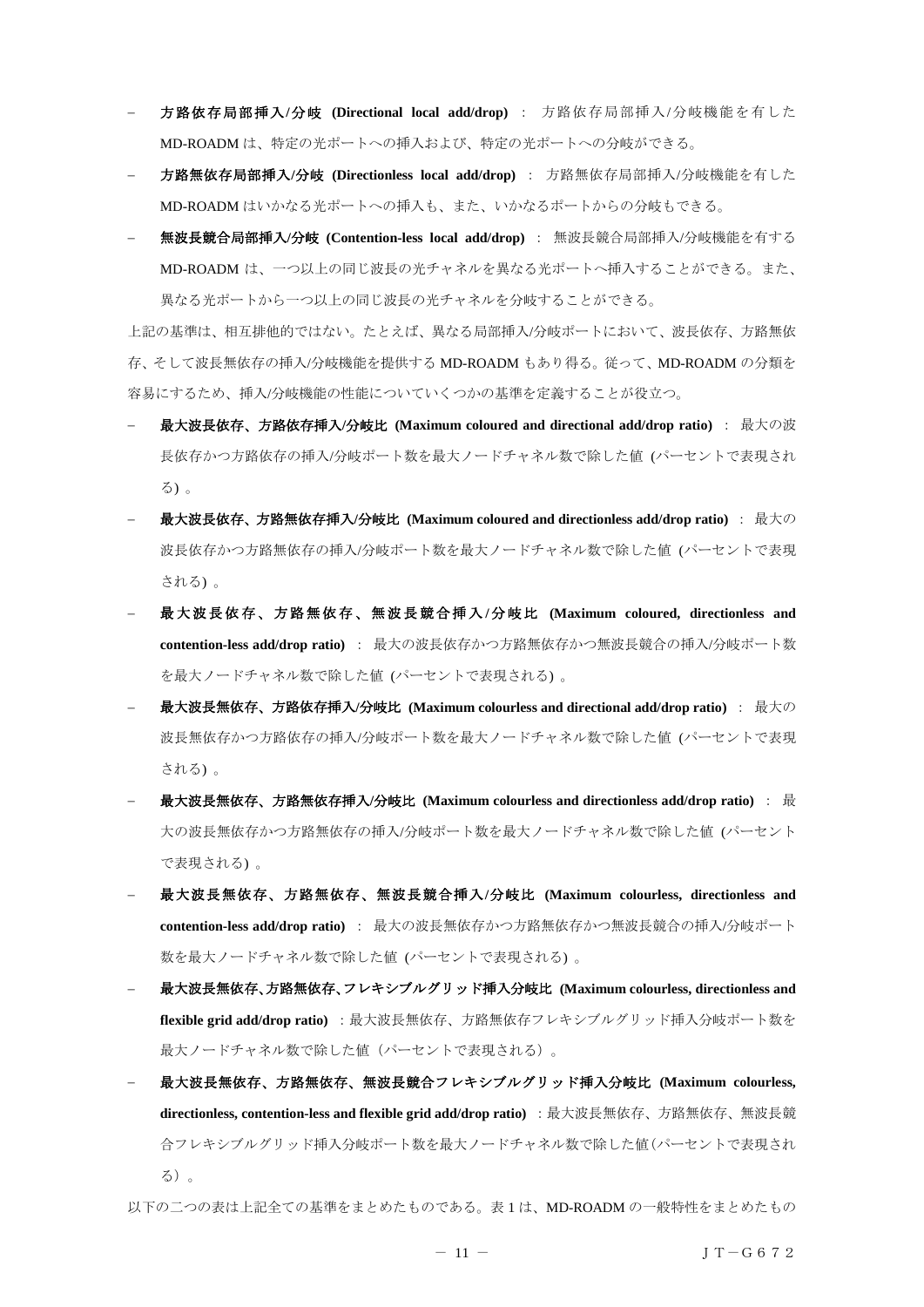で、表 2 は、局部挿入/分岐比に関するものである。

| 最大ノード方路数                | 数             |
|-------------------------|---------------|
| 最大ノードチャネル数              | 数             |
| 最小チャネル間隔                | <b>GHz</b>    |
| 最大挿入/分岐ポート数             | 数             |
| 最大挿入/分岐比                | $\frac{0}{0}$ |
| 波長依存局部挿入/分岐機能           | 有/無           |
| 波長無依存固定グリッド局部挿入/分岐機能    | 有/無           |
| 波長無依存フレキシブルグリッド局部挿入分岐機能 | 有/無           |
| 方路依存局部挿入/分岐機能           | 有/無           |
| 方路無依存局部挿入/分岐機能          | 有/無           |
| 無波長競合局部挿入/分岐機能          | 有/無           |

#### 表 **1** – **MD-ROADM** の一般特性

表 **2** – **MD-ROADM** の局部挿入**/**分岐比に関するパラメータ

| 最大波長依存、方路依存挿入/分岐比               | %             |
|---------------------------------|---------------|
| 最大波長依存、方路無依存挿入/分岐比              | $\frac{0}{0}$ |
| 最大波長依存、方路無依存、無波長競合挿入/分岐比        | $\frac{0}{0}$ |
| 最大波長無依存、方路依存挿入/分岐比              | $\%$          |
| 最大波長無依存、方路無依存挿入/分岐比             | $\%$          |
| 最大波長無依存、方路無依存、無波長競合挿入/分岐比       | $\frac{0}{0}$ |
| 最大波長無依存、方路無依存、フレキシブルグリッド挿入分岐比   | $\frac{0}{0}$ |
| 最大波長無依存、方路無依存、無波長競合フレキシブルグリッド挿入 | $\frac{0}{0}$ |
| 分岐比                             |               |

## <span id="page-11-0"></span>**6.** 主な特性

下記は、MD-ROADM に関連する特性の最小限のリストである。

- − 方路数のアップグレード能力: MD-ROADM は光ノードの方路数増加 (すなわち、新規の R-WADD の設置) をサポートされている最大数まで実施できなければならない。方路数増加は無瞬断で行われな ければならない。
- 方路数のダウングレード能力: MD-ROADM は光ノードの方路数削減 (すなわち、設置済み R-WADD の除去) をサポートされている最小数まで実施できなければならない。方路数削減は無瞬断で行われな ければならない。
- 光チャネル設定能力: MD-ROADM は、管理している任意の波長リソースを使用して光チャネルを設 定できなければならない。また MD-ROADM は、所要の特定波長リソースを切り替えるまたは離調す ることによって、新規に光チャネルの設定、または既存光チャネルの修正をできなければならない。所 要の特定波長リソースが R-WADD または R-LADD で空いており、利用可能な場合、この光チャネルの 設定は、現在設定中または修正中のものを除く全てのチャネルに対して無瞬断で実施されなければなら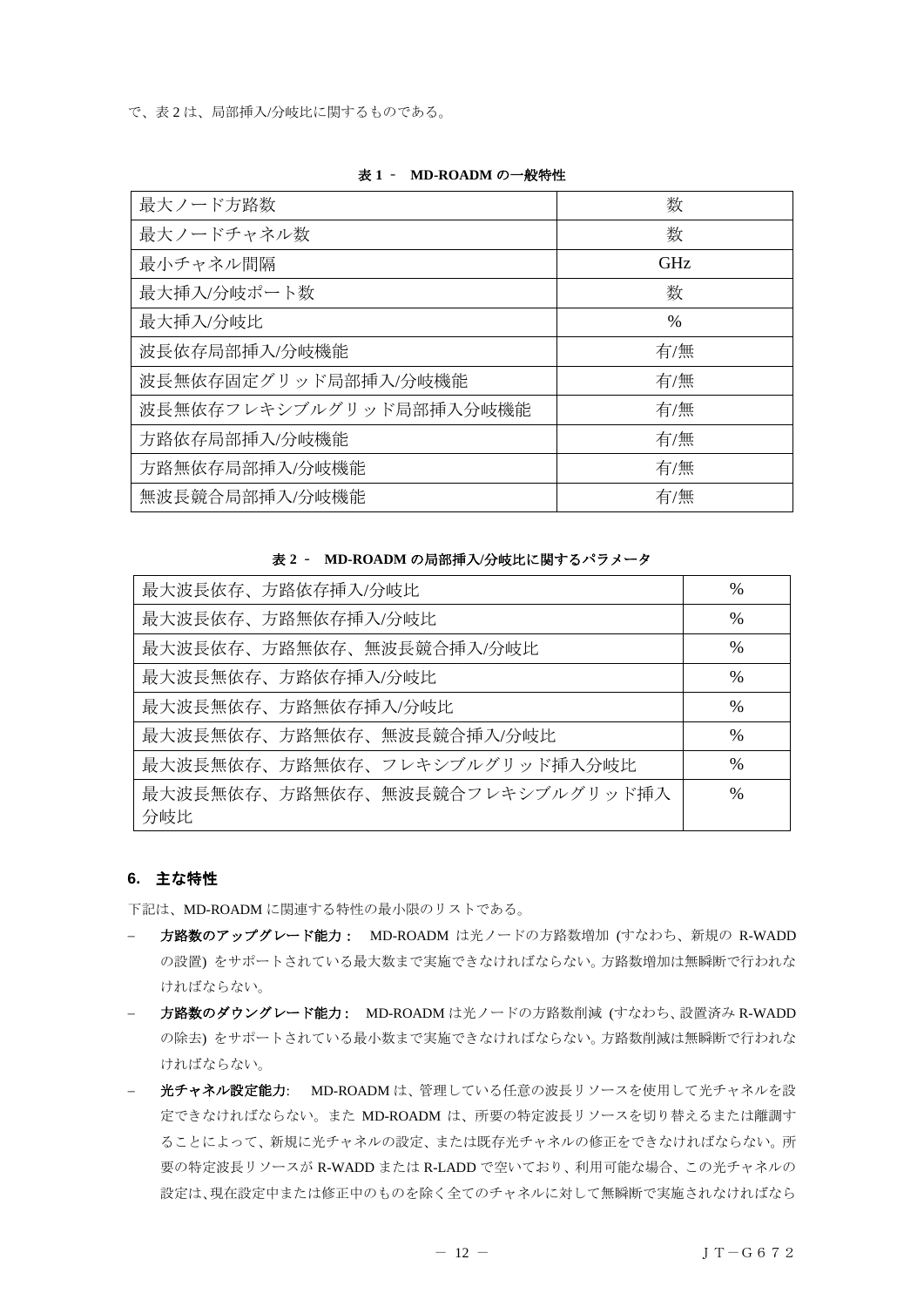ない。

- − 光チャネル除去能力: MD-ROADM は、関連した特定波長リソースを解放して、既存の光チャネルを 除去できなければならない。この光チャネル除去は、除去中のものを除く全てのチャネルに対して、無 瞬断で実施されなければならない。
- **R-WADD 障害分離パーティション能力: MD-ROADM において、設置済みのどの R-WADDs で発生** した障害も、障害を起こした R-WADD で管理されていない全ての光チャネルに対して無瞬断でなけれ ばならない。

以下は、任意の MD-ROADM 特性のリストである。

**MD-ROADM の耐故障性: MD-ROADM は.R-WADD、R-LADDD およびポート間クロスコネクト に** おいて、サブシステムで発生した単一の故障に対する保護をサポートする機能を持つ。

#### <span id="page-12-0"></span>**7. MD-ROADM** 伝送パラメータ

#### <span id="page-12-1"></span>**7.1** 増幅器を有さない **MD-ROADM** の伝送パラメータ

増幅器を有さない MD-ROADM の光伝達関数 (OTF) の評価のための光伝送パラメータを表 3 に示す。現標 準の全てのパラメータ値は、アプリケーションに依存するので、specified by application (sba) とする。

| パラメータ                                                            |                | 最大                | 最小                                  |
|------------------------------------------------------------------|----------------|-------------------|-------------------------------------|
| チャネル周波数範囲                                                        | <b>GHz</b>     | sba               | Sha                                 |
| チャネル挿入損失<br>ライン入力からライン出力<br>ライン入力から分岐ポート<br>挿入ポートからライン出力         | dB<br>dB<br>dB | sba<br>sba<br>sba | sha<br>sba<br>sba                   |
| チャネル挿入損失偏差                                                       | dB             | sha               | <b>NA</b>                           |
| リプル                                                              | dB             | sba               | <b>NA</b>                           |
| チャネル波長分散                                                         | ps/nm          | sba               | sba                                 |
| チャネル群遅延差 (DGD)<br>ライン入力からライン出力<br>ライン入力から分岐ポート<br>挿入ポートからライン出力   | ps<br>ps<br>ps | sba<br>sba<br>sba | <b>NA</b><br><b>NA</b><br><b>NA</b> |
| チャネル偏波依存損失 (PDL)<br>ライン入力からライン出力<br>ライン入力から分岐ポート<br>挿入ポートからライン出力 | dB<br>dB<br>dB | sba<br>sba<br>sba | <b>NA</b><br>NA<br><b>NA</b>        |
| 反射率                                                              | dB             | sba               | <b>NA</b>                           |
| 隣接チャネル分離 (ライン入力から分岐ポート)                                          | dB             | <b>NA</b>         | sba                                 |
| 非隣接チャネル分離 (ライン入力から分岐ポート)                                         | dB             | <b>NA</b>         | sha                                 |
| チャネル消光 (ライン入力からライン出力)                                            | dB             | <b>NA</b>         | sba                                 |
| 再構成時間                                                            | ms             | sba               | sba                                 |
| チャネル均一性                                                          | dB             | sba               | NA                                  |

表 **3 -**増幅器を有さない **MD-ROADM** の伝送パラメータ

## <span id="page-12-2"></span>**7.2** 増幅器を有した **MD-ROADM** の伝送パラメータ

増幅器を有した MD-ROADM の OTF 評価のための光伝送パラメータを表 4 に示す。現標準の全てのパラメ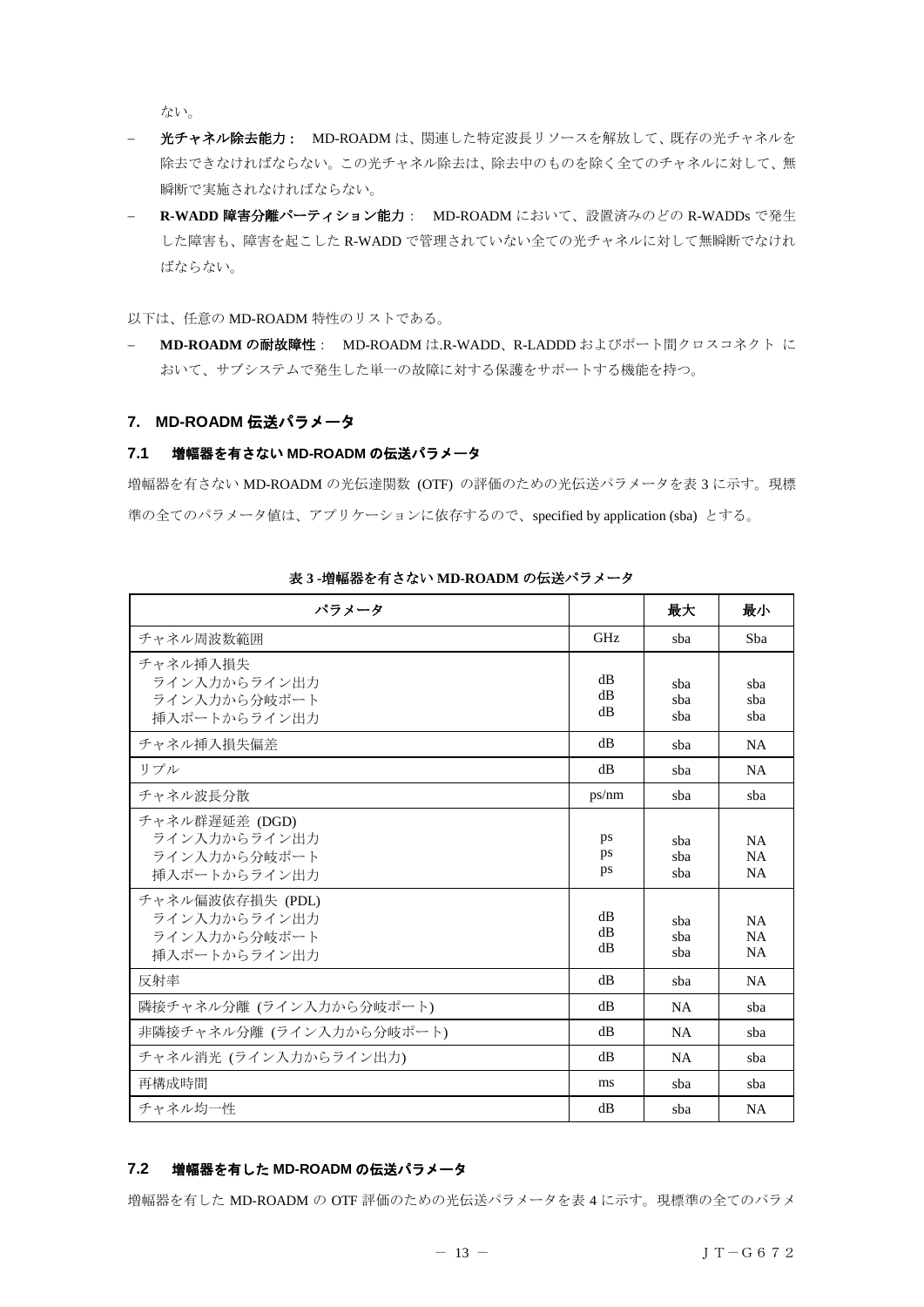| パラメータ                                                            |                | 最大                | 最小                           |
|------------------------------------------------------------------|----------------|-------------------|------------------------------|
| チャネル周波数範囲                                                        | GHz            | sba               | sba                          |
| チャネル利得<br>ライン入力からライン出力<br>ライン入力から分岐ポート<br>挿入ポートからライン出力           | dВ<br>dВ<br>dВ | sba<br>sba<br>sba | sba<br>sba<br>sba            |
| チャネル挿入損失偏差                                                       | dВ             | sba               | NA                           |
| リプル                                                              | dВ             | sba               | NA                           |
| チャネル波長分散                                                         | ps/nm          | sba               | sba                          |
| チャネル群遅延差 (DGD)<br>ライン入力からライン出力<br>ライン入力から分岐ポート<br>挿入ポートからライン出力   | ps<br>ps<br>ps | sba<br>sba<br>sba | <b>NA</b><br><b>NA</b><br>NA |
| チャネル偏波依存損失 (PDL)<br>ライン入力からライン出力<br>ライン入力から分岐ポート<br>挿入ポートからライン出力 | dВ<br>dB<br>dВ | sba<br>sba<br>sba | <b>NA</b><br><b>NA</b><br>NA |
| 反射率                                                              | dВ             | sba               | NA                           |
| 隣接チャネル分離 (ライン入力から分岐ポート)                                          | dВ             | NA                | sba                          |
| 非隣接チャネル分離 (ライン入力から分岐ポート)                                         | dВ             | NA                | sba                          |
| チャネル消光 (ライン入力からライン出力)                                            | dВ             | NA                | sba                          |
| 再構成時間                                                            | ms<br>dBm      | sba               | NA                           |
| 総入力電力範囲 (ライン入力)<br>チャネル入力パワー範囲<br>ライン入力<br>挿入ポート<br>チャネル出力パワー範囲  | dBm<br>dBm     | sba<br>sba<br>sba | sba<br>sba<br>sba            |
| ライン出力<br>分岐ポート                                                   | dBm<br>dBm     | sba<br>sba        | sba<br>sba                   |
| チャネル信号光-ASE間雑音指数<br>ライン入力からライン出力<br>ライン入力から分岐ポート<br>挿入ポートからライン出力 | dВ<br>dB<br>dВ | sba<br>sba<br>sba | NA<br>NA.<br>NA              |
| 入力反射率                                                            | dB             | Sba               | <b>NA</b>                    |
| 出力反射率                                                            | dB             | Sba               | NA.                          |
| 入力端での最大許容反射率                                                     | dВ             | NA                | sba                          |
| 出力端での最大許容反射率                                                     | dВ             | NA                | sba                          |
| 最大総出力パワー (ライン出力)                                                 | dBm            | Sba               | NA                           |
| チャネル追加/除去 (定常状態) 利得応答                                            | dB             | Sba               | sba                          |
| 過渡応答時間                                                           | ms             | Sba               | NA.                          |
| 過渡応答による利得増加                                                      | dB             | Sba               | <b>NA</b>                    |
| 過渡応答による利得減少                                                      | dВ             | Sba               | NA                           |
| 多チャネル利得変化差 (チャネル間利得変化差)                                          | dB             | Sba               | NA.                          |
| 多チャネル利得チルト (チャネル間利得変化比)                                          | dB/dB          | Sba               | <b>NA</b>                    |

表 **4-**増幅器を有した **MD-ROADM** の伝送パラメータ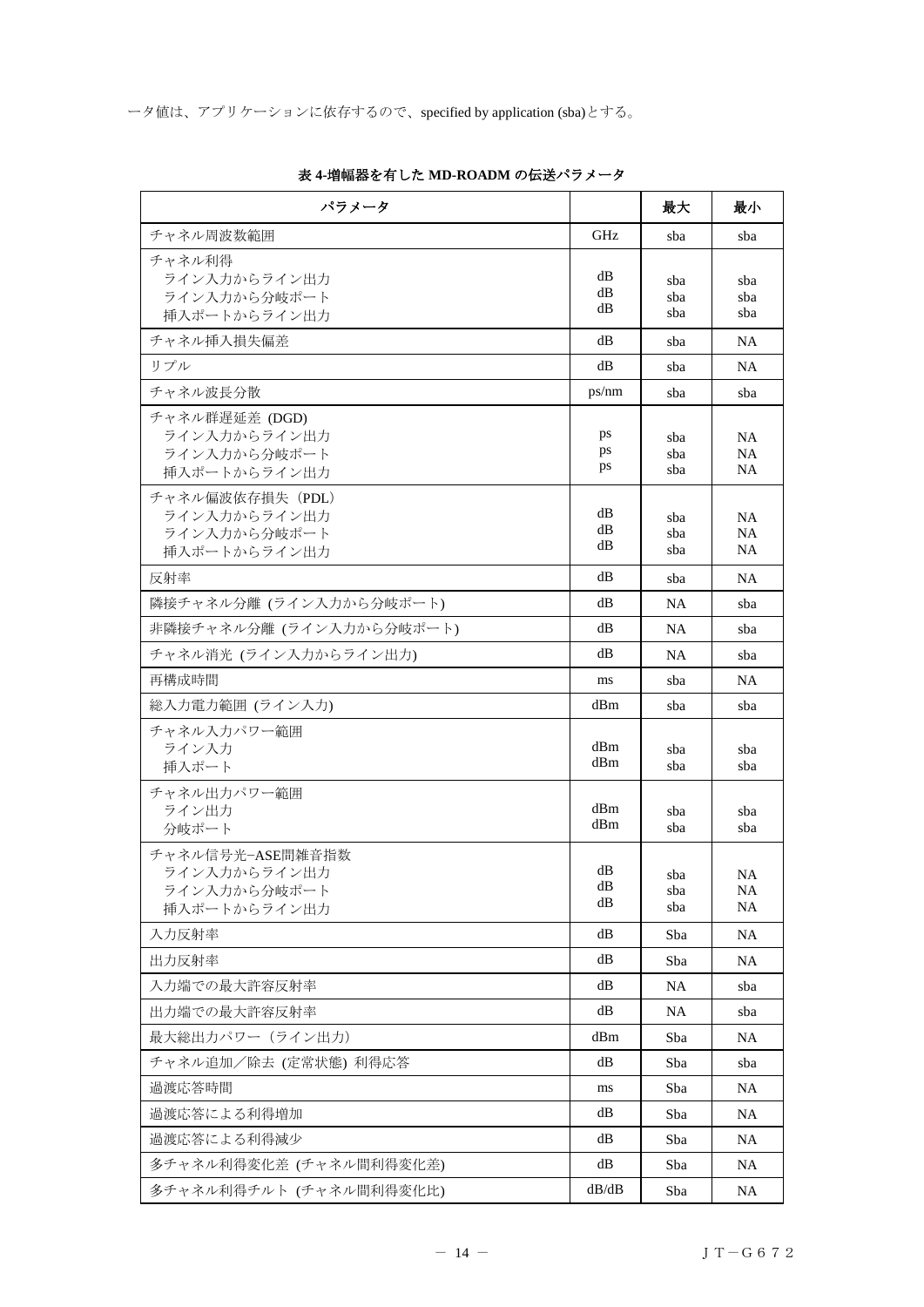| パラメータ   |    | 最大  | 最小 |
|---------|----|-----|----|
| チャネル均一性 | dB | Sba | NA |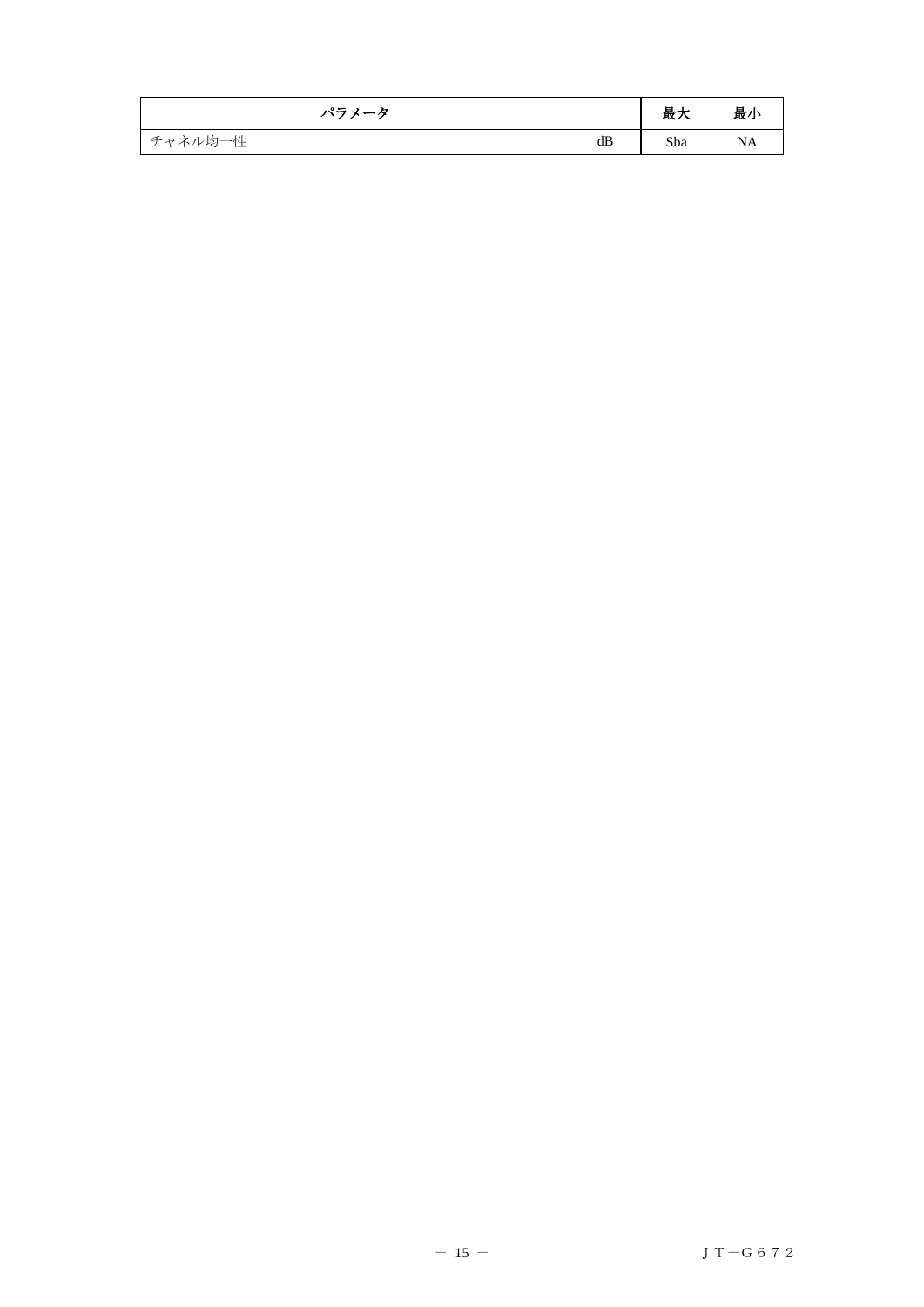## 付録 **I**

#### **MD-ROADM** の分類例

(この付録は本標準に必須の構成要素ではない)

#### <span id="page-15-1"></span><span id="page-15-0"></span>**I.1** 例 **1**

図 I.1 では、"導入1日目"における2方路 MD-ROADM を示している。(実線で示されている)。光伝送 路は、50GHz 間隔の光チャネル (OTM-80r.m) を最大 80 波まで収容し、各 R-WADD は最大 4 つの多チャネ ルポートを提供し、別の R-WADD または R-LADD に接続可能である。40 波の波長無依存および方路依存局 部挿入/分岐機能が、2本の光伝送路にそれぞれ提供されている。40 波の波長依存および方路無依存波長挿 入分/岐機能もまた提供されている:これらの波長のそれぞれは、4 方向に送受信が挿入/分岐できる。しかし、 同じ波長を再利用することはできない、なぜならこの機器は、無波長競合機能がないためである。

この "導入 1 日目" の構成から出発して、MD-ROADM に 1 方路以上を加える性能向上が可能である。変更 前のような波長無依存、方路依存の挿入/分岐機能を提供する同じ特性 (OTM-80r.m) の R-WADD を持たせ ることで性能向上が可能である。さらに既に設置されている波長依存/方路無依存の機器と新しい R-WADD を接続することによる性能向上も可能である。これにより波長依存、方路無依存の機能を持たせることが可 能である。図 I.1 では、アップグレードを破線で示している。この MD-ROADM が挿入/分岐できる光チャネ ルの最大数は 160 となる。



図 **I.1 -** 例 **1** の **MD-ROADM** スキーム

5 節による分類を表 I.1 および I.2 に示す。

| 最大ノード方路数      |          |
|---------------|----------|
| 最大ノードチャネル数    | 240      |
| 最大挿入/分岐ポート数   | 160      |
| 最小チャネル間隔      | $50$ GHz |
| 最大挿入/分岐ポート数   | 66%      |
| 波長依存局部挿入/分岐機能 | Yes      |

#### 表 **I.1** – **MD-ROADM** 例 **1**:一般特性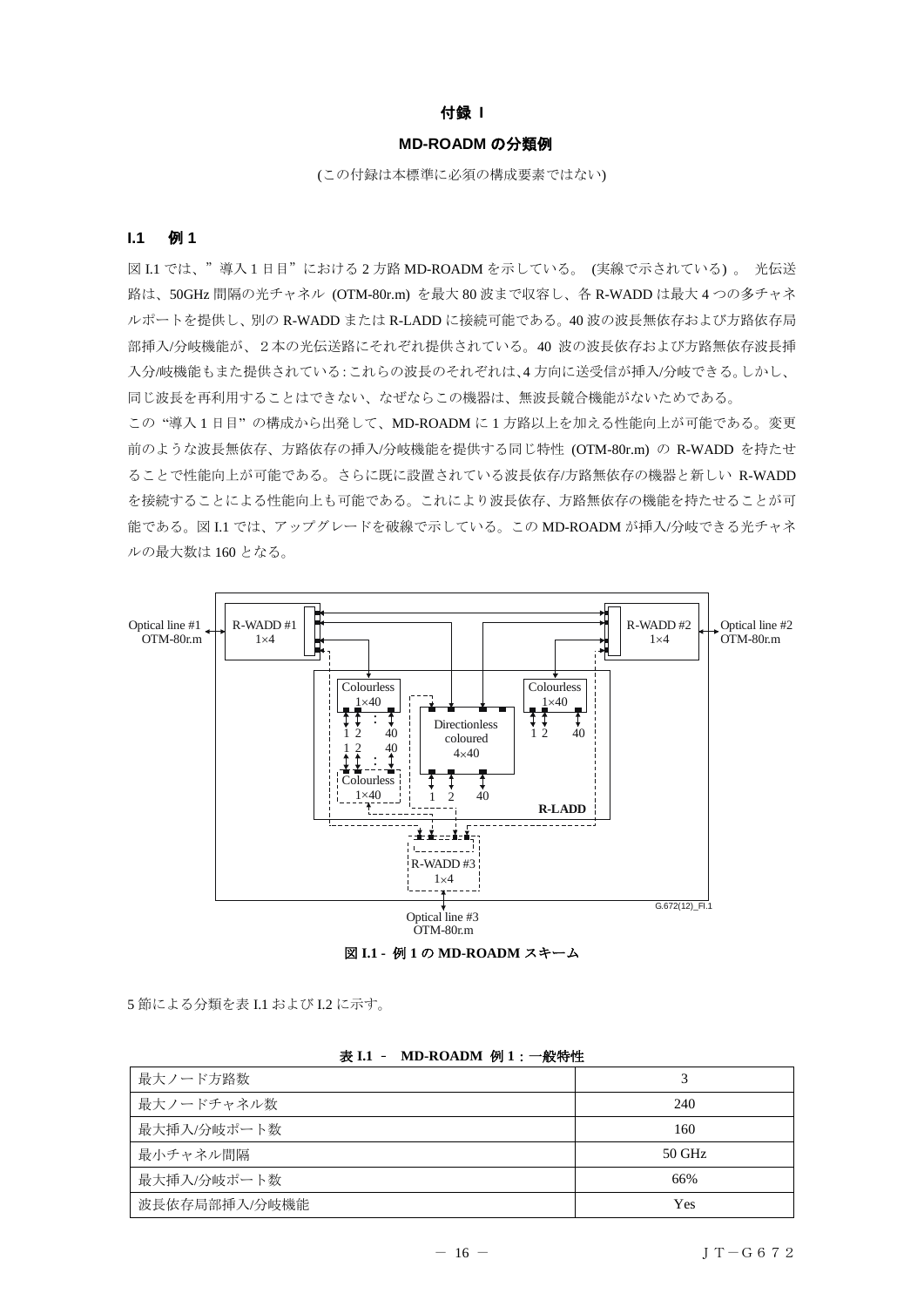| 波長無依存固定グリッド局部挿入/分岐機能    | Yes |
|-------------------------|-----|
| 波長無依存フレキシブルグリッド局部挿入分岐機能 | No  |
| 方路依存局部挿入分/岐機能           | Yes |
| 方路無依存局部挿入/分岐機能          | Yes |
| 無波長競合局部挿入/分岐機能          | Yes |

表 **I.2 - MD-ROADM** 例 **1**:局部挿入**/**分岐比に関するパラメータ

| 最大波長依存方路依存挿入/分岐比                   | $0\%$ |
|------------------------------------|-------|
| 最大波長依存方路無依存挿入/分岐比                  | 16%   |
| 最大波長依存、方路無依存、無波長競合挿入/分岐比           | 0%    |
| 最大波長無依存方路依存挿入/分岐比                  | 50%   |
| 最大波長無依存方路無依存挿入/分岐比                 | $0\%$ |
| 最大波長無依存、方路無依存、無波長競合挿入/分岐比          | $0\%$ |
| 最大波長無依存、方路無依存、フレキシブルグリッド挿入分岐比      | $0\%$ |
| 最大波長無依存、方路無依存、無波長競合フレキシブルグリッド挿入分岐比 | $0\%$ |

## <span id="page-16-0"></span>**I.2** 例 **2**

この例では、MD-ROADM 配備の要件がいくつか示されている。この MD-ROADM は、3 方路の OTM-80r.m、 50GHz 間隔、最大挿入/分岐比は 60%で、50%の波長無依存、方路無依存、無波長競合機能、および 10%の 波長依存、方路依存機能で構成され、"導入 1 日目" でこれらが提供されるべきである。MD-ROADM は、最 大 6 方路で提供されるべきである。さらに、波長無依存、方路無依存、無波長競合のサブシステムで、単一 障害に対する冗長機能が必要である。

5 節による分類を表 I.3 および I.4 に示す。

| $\cdots$<br><b>AAR</b>  |                |
|-------------------------|----------------|
| 最大ノード方路数                | 6              |
| 最大ノードチャネル数              | 480            |
| 最小チャネル間隔                | $50$ GHz       |
| 最大挿入/分岐ポート数             | 288            |
| 最大挿入/分岐比                | 60%            |
| 波長依存局部挿入/分岐機能           | Yes            |
| 波長無依存固定グリッド局部挿入/分岐機能    | Yes            |
| 波長無依存フレキシブルグリッド局部挿入分岐機能 | N <sub>0</sub> |
| 方路依存局部挿入/分岐機能           | Yes            |
| 方路無依存局部挿入/分岐機能          | Yes            |
| 無波長競合局部挿入/分岐機能          | Yes            |

#### 表 **I.3 - MD-ROADM** 例 **2**:一般特性

表 **I.4 - MD-ROADM** 例 **2**:局部挿入**/**分岐比に関するパラメータ

| 最大波長依存方路依存挿入/分岐比          | 10%   |
|---------------------------|-------|
| 最大波長依存方路無依存挿入/分岐比         | $0\%$ |
| 最大波長依存、方路無依存、無波長競合挿入/分岐比  | $0\%$ |
| 最大波長無依存方路依存挿入/分岐比         | $0\%$ |
| 最大波長無依存方路無依存挿入/分岐比        | $0\%$ |
| 最大波長無依存、方路無依存、無波長競合挿入/分岐比 | 50%   |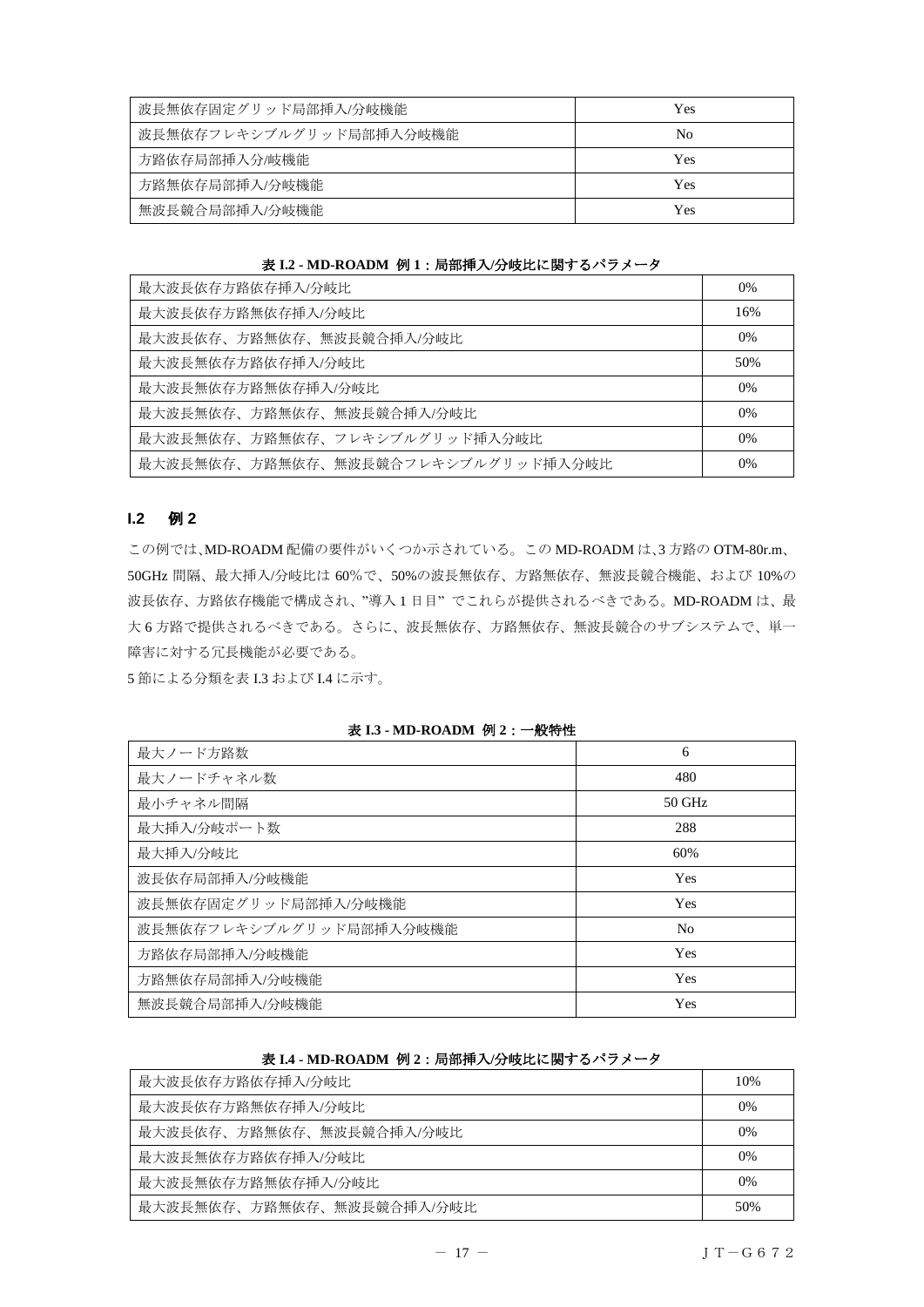| 最大波長無依存、方路無依存、フレキシブルグリッド挿入分岐比        | 0% |
|--------------------------------------|----|
| - 最大波長無依存、方路無依存、無波長競合フレキシブルグリッド挿入分岐比 | 0% |

"導入 1 日目" における最終結果としての MD-ROADM スキームの例を図 I.2 に示す。 光接続 (実線で示さ れている) は、波長パススルー用の R-WADD 間の接続を示し、一方で、破線は、R-WADD と R-LADD 間の 接続を示す。

最大ノード方路数に到達するには、各 R-WADD で 3 つの多チャネルポートを使用できる状態にしておく必 要がある。



#### <span id="page-17-0"></span>**I.3** 例 **3**

この例の MD-ROADM は、3 方路の OTM-106r.m、37.5GHz 間隔、最大挿入分岐比 15%を提供している。"導 入 1 日目"において、全ての挿入分岐ポートは、波長無依存、方路無依存、無波長競合フレキシブルグリッ ド対応である。最大方路は 7 である。さらに、波長無依存、方路無依存、無波長競合サブシステムにおいて 発生した単一障害に対して保護機能を有している。

5 章による分類を表 I.5 および I.6 に示す。

| 表 I.5 - MD-ROADM 例 3: 一般特性 |  |  |  |
|----------------------------|--|--|--|
|----------------------------|--|--|--|

| 最大ノード方路数                | 7              |
|-------------------------|----------------|
| 最大ノードチャネル数              | 742            |
| 最小チャネル間隔                | 37.5 GHz       |
| 最大挿入/分岐ポート数             | 112            |
| 最大挿入/分岐比                | 15%            |
| 波長依存局部挿入/分岐機能           | Yes            |
| 波長無依存固定グリッド局部挿入/分岐機能    | N <sub>0</sub> |
| 波長無依存フレキシブルグリッド局部挿入分岐機能 | Yes            |
| 方路依存局部挿入/分岐機能           | Yes            |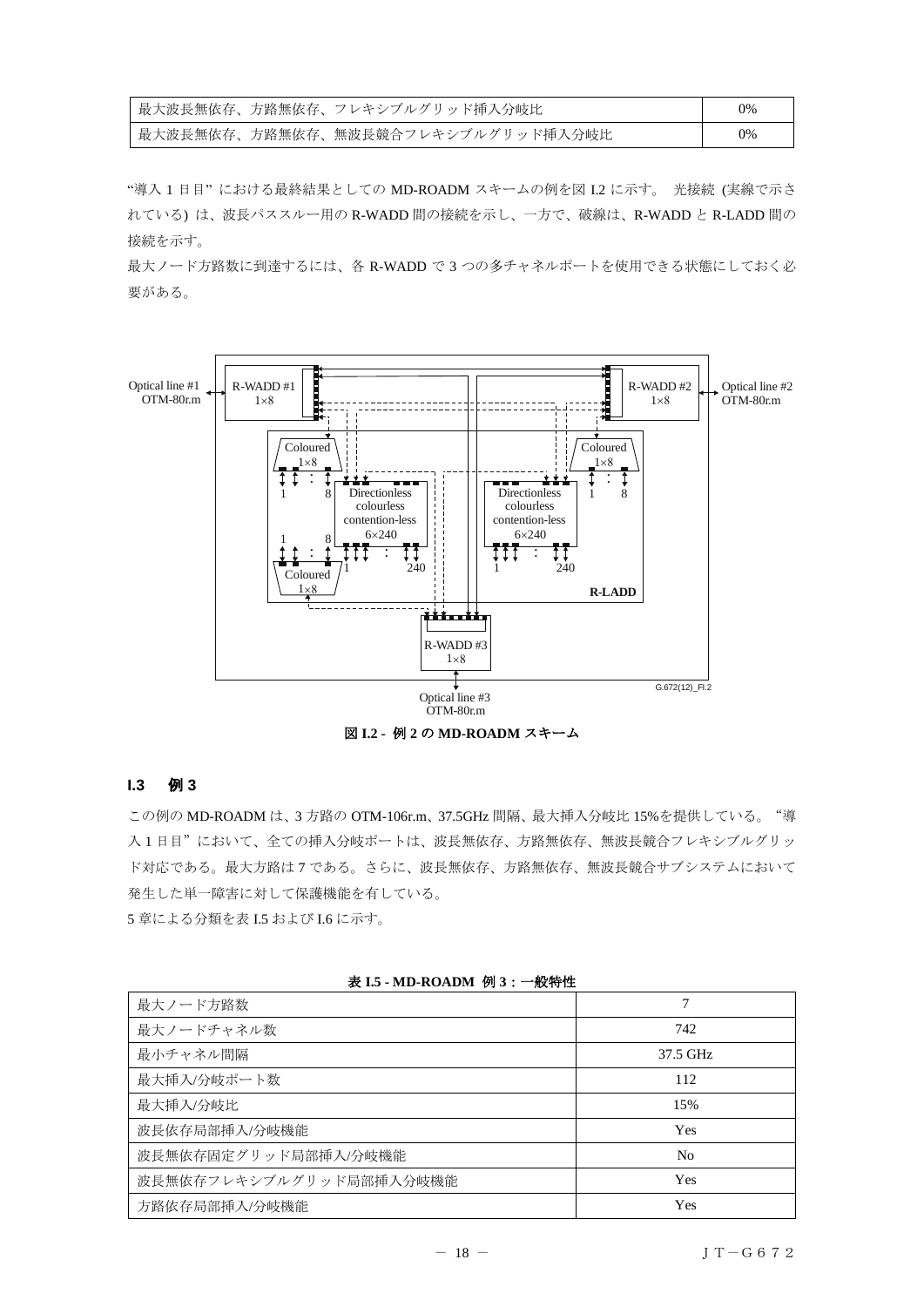| 方路無依存局部挿入/分岐機能 |     |
|----------------|-----|
| 無波長競合局部挿入/分岐機能 | Yes |

| $\sim$ 1.0 $\sim$ 1.1 $\sim$ 1.0 $\sim$ 1.1 $\sim$ 1.1 $\sim$ 1.1 $\sim$ 1.1 $\sim$ 1.1 $\sim$ 1.1 $\sim$ 1.1 $\sim$ 1.1 $\sim$ 1.1 $\sim$ 1.1 $\sim$ 1.1 $\sim$ 1.1 $\sim$ 1.1 $\sim$ 1.1 $\sim$ 1.1 $\sim$ 1.1 $\sim$ 1.1 $\sim$ 1.1 $\sim$ 1.1 $\sim$ 1.1 $\sim$ 1.1 $\sim$ |       |
|--------------------------------------------------------------------------------------------------------------------------------------------------------------------------------------------------------------------------------------------------------------------------------|-------|
| 最大波長依存方路依存挿入/分岐比                                                                                                                                                                                                                                                               | 0%    |
| 最大波長依存方路無依存挿入/分岐比                                                                                                                                                                                                                                                              | 0%    |
| 最大波長依存、方路無依存、無波長競合挿入/分岐比                                                                                                                                                                                                                                                       | $0\%$ |
| 最大波長無依存方路依存挿入/分岐比                                                                                                                                                                                                                                                              | 0%    |
| 最大波長無依存方路無依存挿入/分岐比                                                                                                                                                                                                                                                             | $0\%$ |
| 最大波長無依存、方路無依存、無波長競合挿入/分岐比                                                                                                                                                                                                                                                      | $0\%$ |
| 最大波長無依存、方路無依存、フレキシブルグリッド挿入分岐比                                                                                                                                                                                                                                                  | $0\%$ |
| 最大波長無依存、方路無依存、無波長競合フレキシブルグリッド挿入分岐比                                                                                                                                                                                                                                             | 15%   |

## 表 **I.6 - MD-ROADM** 例 **3**:局部挿入**/**分岐比に関するパラメータ

"導入 1 日目" における最終結果としての MD-ROADM スキームの例を図 I.3 に示す。 光接続 (実線で示 されている) は、波長パススルー用の R-WADD 間の接続を示し、一方で、破線は、R-WADD と R-LADD 間 の接続を示す。

最大ノード方路数に到達するには、各 R-WADD で4つの多チャネルポートを使用できる状態にしておく必 要がある。



図 **I.3 -** 例 **3** の **MD-ROADM** スキーム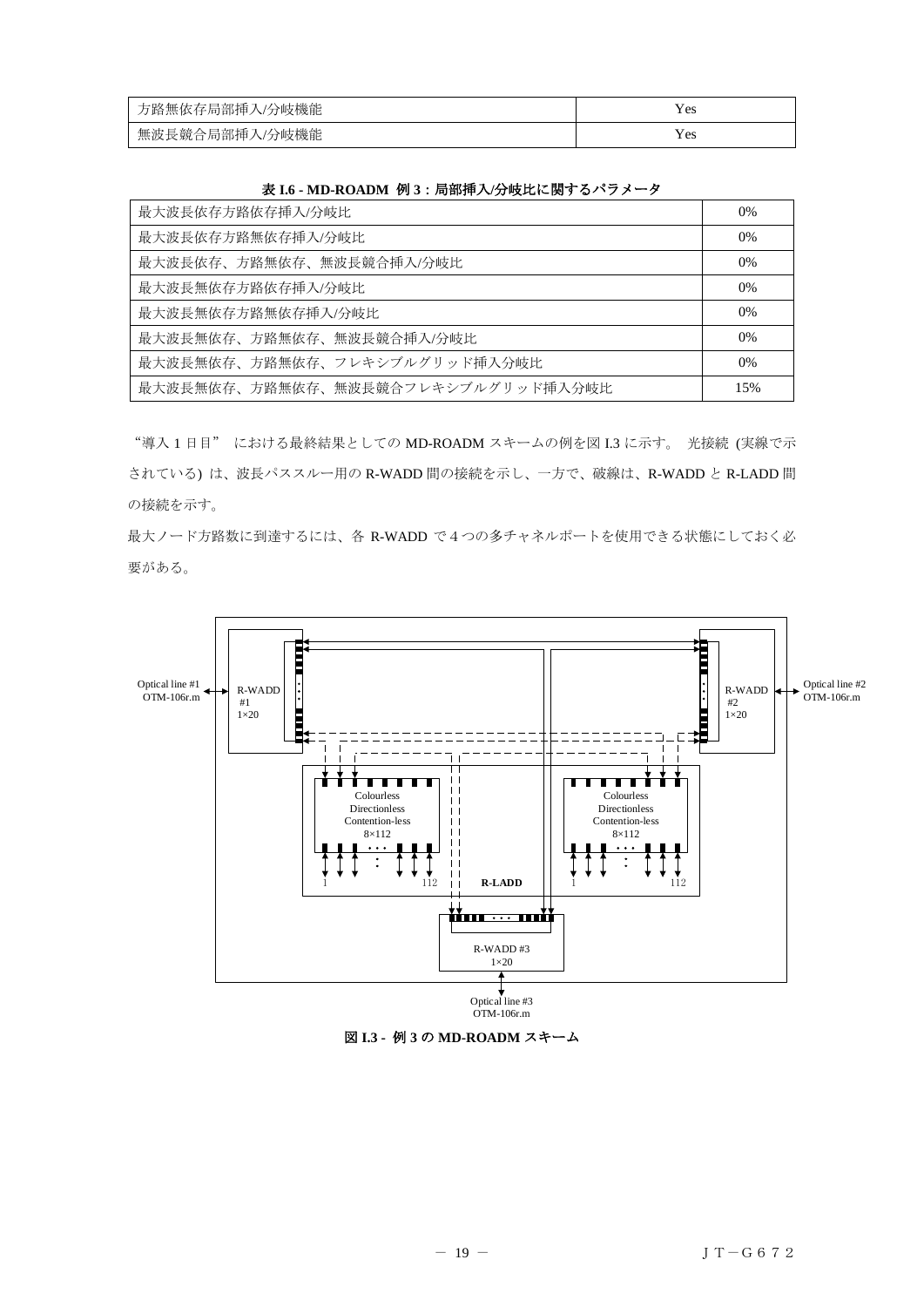#### 付録 **II**

#### **MD-ROADM** の構成例

(この付録は本標準に必須の構成要素ではない)

#### <span id="page-19-1"></span><span id="page-19-0"></span>**II.1 MD-ROADM** の方路数拡張の例

MD-ROADM の方路数の拡張を説明するために、図 II.1 にその構成例を示す。光増幅器を備えた 2 方路の MD-ROADM は、2 つの多ポート R-WADD を使うことにより、まず構築され、新しい方路拡張をする時、破 線で示されている別の多ポート R-WADD は、光ケーブルで接続することにより、組み込まれる。最大方路 数は、3 方路に拡張され、結果として、局内でノードを通過および挿入/分岐される波長の総数を、動的に変 化させることができる。



図 **II.1** – 方路数の拡張例の構成

## <span id="page-19-2"></span>**II.2** 方路無依存、波長無依存およびフレキシブルグリッド機能を備えた **MD-ROADM** の例

方路無依存と波長無依存の機能を持つ MD-ROADM が図 II.2 に示されている、L-WADD 機器は、波長選択 スイッチ (WSS) を使用して実現されている [b-Marom] 。 MD-ROADM において、L-WADD 機能は、光チ ャネルの "波長無依存" 挿入/分岐と同様に"方路無依存"挿入/分岐の両方を提供するべきである。任意の 方路から到達する波長、またはそのノードから挿入される任意の波長は、全ての方路へマルチキャストでき る。

もしこの WSS がフレキシブルグリッド WSS であれば、この MD-ROADM もまたフレキシブルグリッド機能 を持つ。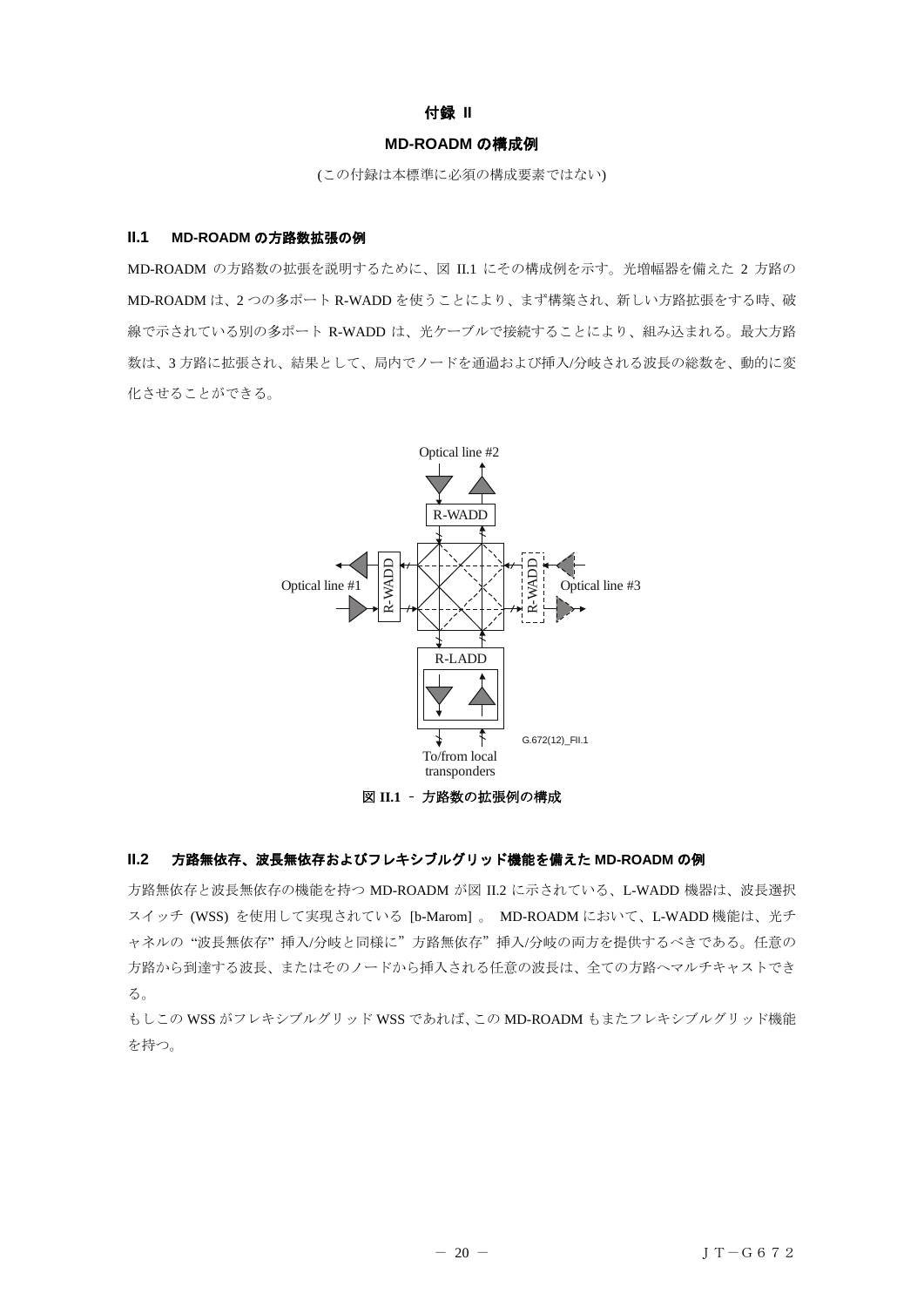

図 **II.2 -** 方路無依存かつ波長無依存の機能を備えた **MD-ROADM** の構成

#### <span id="page-20-0"></span>**II.3** 波長無依存、方路無依存、無波長競合かつフレキシブルグリッド機能を備えた **MD-ROADM** の例

波長無依存、方路無依存、無波長競合かつフレキシブルグリッド機能を備えた MD-ROADM が図 II.3 に示さ れている。R-WADD デバイスは多方路 1xL 波長選択スイッチ (WSS) で実現され、R-LADD デバイスは MxN WSS [b-Yan] 、光クロスコネクト [b-Jensen] 、またはマルチキャストスイッチ [b-Way] で実現されている。 R-WADD および R-LADD がフレキシブルグリッドデバイスの場合、この MD-ROADM もまた、フレキシブ ルグリッド機能をもつ。このような MD-ROADM における R-WADD および L-WADD の組み合わせは、フレ キシブルグリッドだけでなく、波長無依存、方路無依存、無波長競合無依存の分岐挿入機能を持つ。いずれ かの方路から入力された、または、そのノードで生成されたフレキシブルグリッド波長は、いずれかの光ラ インポートにマルチキャストされる。一方で、複数の光ラインポートからの (への) 同一波長信号は、局部 のトランスポンダによって分岐 (挿入) できる。



図 **II.3 –** 波長無依存、方路無依存、無波長競合かつフレキシブルグリッド機能を備えた **MD-ROADM** の構

成